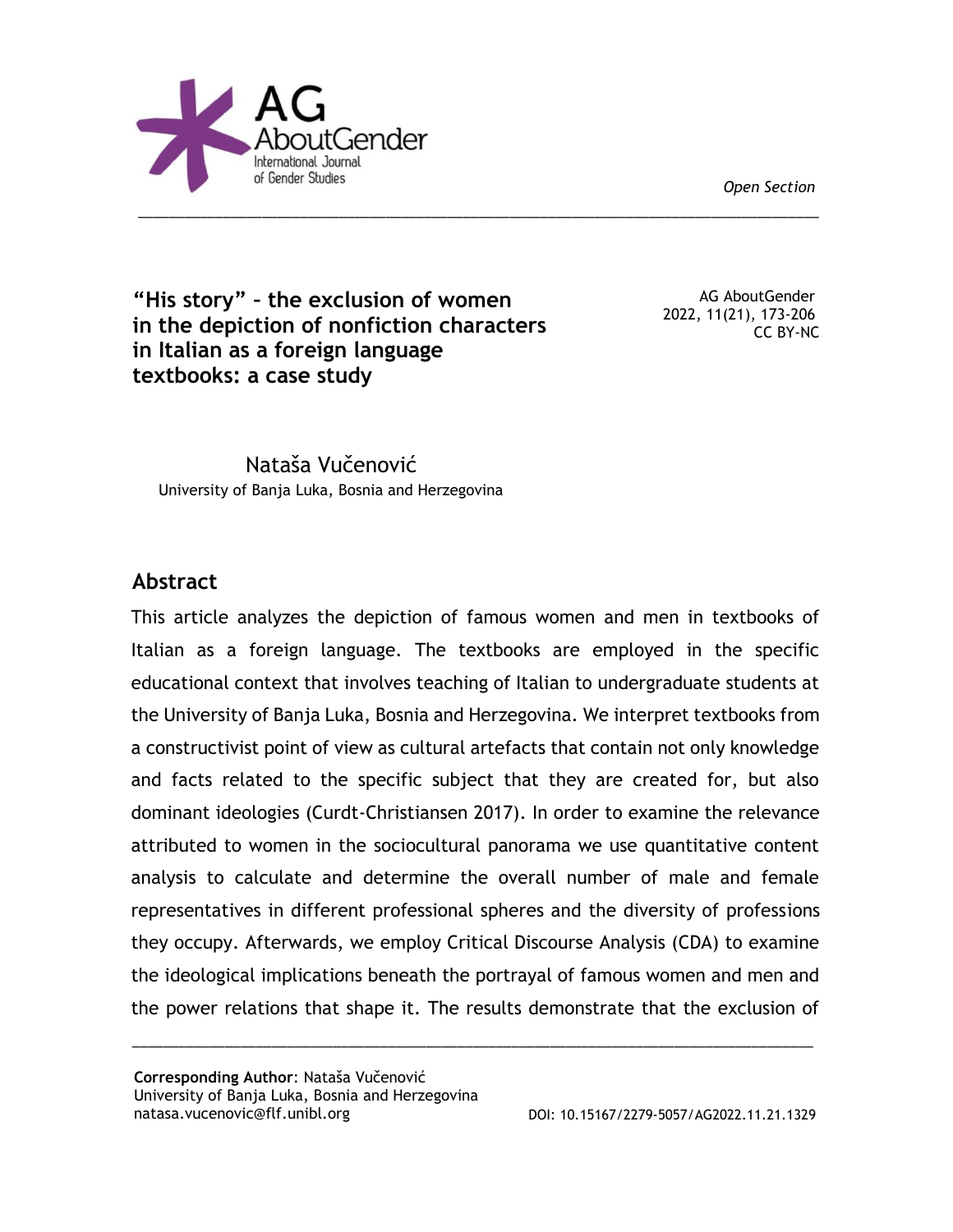women is a commonplace in all textbooks – even those published in a more recent period don't manifest progressive tendencies regarding gender equality. The sociocultural narrative shaped through textbooks reflects power-structured relations typical for the traditional patriarchal conception of society in which gender inequalities are naturalized and masked as a non-ideological common-sense (Fairclough 1989). Hence, textbooks are recognized as instruments that reinforce patriarchal ideologies and legitimize unequal relations of power.

\_\_\_\_\_\_\_\_\_\_\_\_\_\_\_\_\_\_\_\_\_\_\_\_\_\_\_\_\_\_\_\_\_\_\_\_\_\_\_\_\_\_\_\_\_\_\_\_\_\_\_\_\_\_\_\_\_\_\_\_\_\_\_\_\_\_\_\_\_\_\_\_\_\_\_\_\_\_\_\_\_\_\_\_\_\_\_\_

**Keywords**: Italian language textbooks, Italian as a foreign language, gender inequalities, exclusion, ideologies, androcentricity.

## **1.Introduction**

From a social constructivist perspective, textbooks are seen as generators and carriers of cultural knowledge and as such they contain not only facts and data related to the specific teaching field, but also cultural values, social norms and ideologies (Gray 2002; Curdt-Christiansen 2017). The belief that the knowledge embedded in textbooks is objective and ideologically neutral was challenged after the 1970s, and in this regard one of the turning points that stimulated a shift from the positivist to the sociocultural and critical paradigm in the education theory can be summarised in the question posed by the education theorist Michael Apple: "What knowledge and whose knowledge should be included and excluded in schooling?" (Curdt-Christiansen 2017, 3). Apple (1990, 19) ellaborates the concept of *politics of the tetxbook,* which is closely linked to the social construction of education, and argues that textbooks are a result of "someone's selection, someone's vision of legitimate knowledge and culture, one that in the process of enfranchising one group's cultural capital disenfranchises another's" (Ivi, 20). Textbooks are therefore closely linked to power relations and they represent a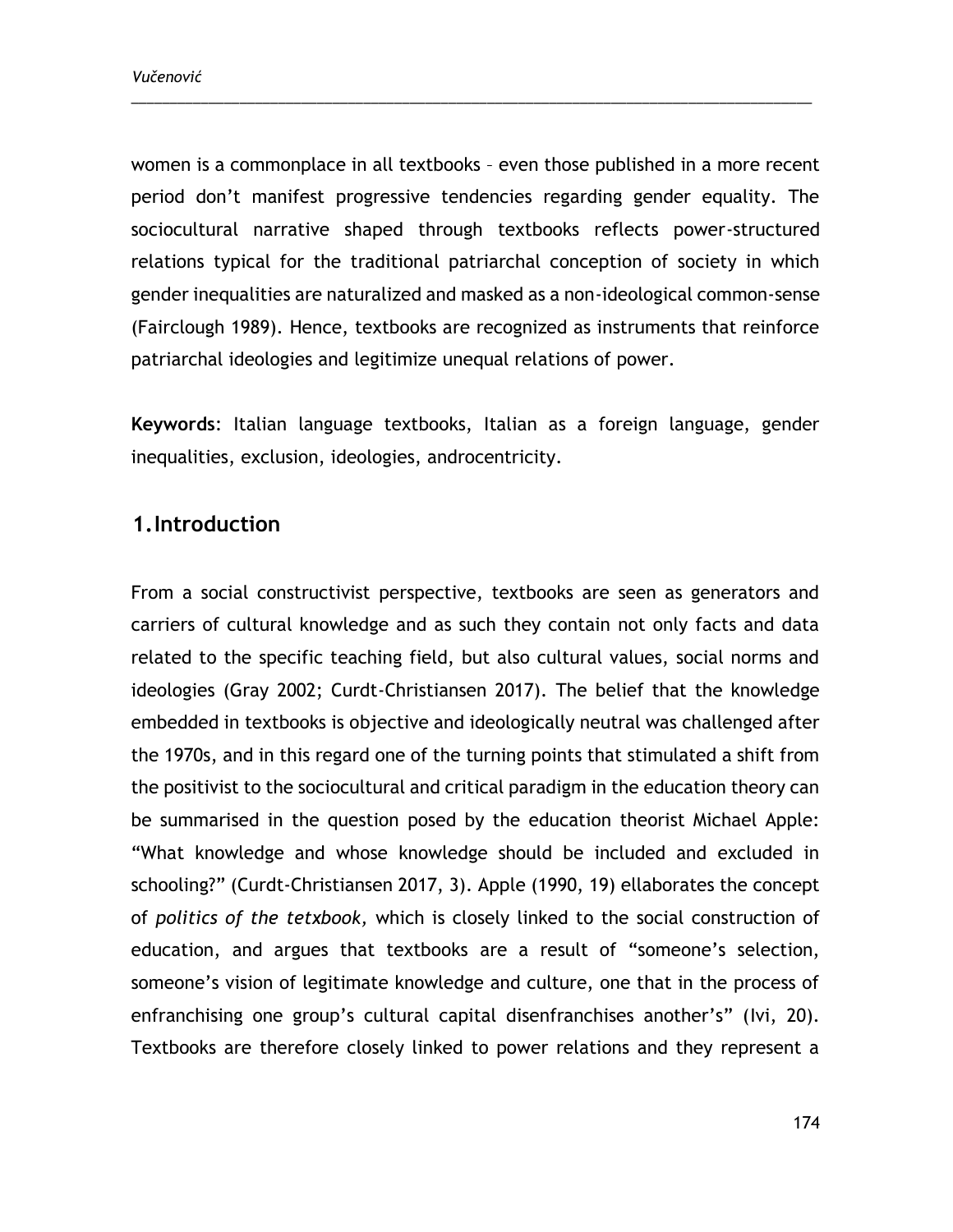domain in which the dominant groups' selective forms of culture and knowledge are reproduced and perpetuated, while historical experiences and cultural expression of the less powerful, such as women, are excluded and concealed (Apple 1990).

\_\_\_\_\_\_\_\_\_\_\_\_\_\_\_\_\_\_\_\_\_\_\_\_\_\_\_\_\_\_\_\_\_\_\_\_\_\_\_\_\_\_\_\_\_\_\_\_\_\_\_\_\_\_\_\_\_\_\_\_\_\_\_\_\_\_\_\_\_\_\_\_\_\_\_\_\_\_\_\_\_\_\_\_

In her groundbreaking work "Sexual Politics", radical feminist Kate Millett (1970) elaborates a theory according to which the exclusion of women from history, art and culture is grounded in the power-structured relationships of male domination and female subordination that are established and reinforced through patriarchy. Another influential feminist theorist Carole Pateman (2016, 2) asserts that even though the Western society in the last decades underwent significant economic and cultural changes that allowed women to acquire public roles and improve their overall position in the society, it seems that patriarchal values are still deeply embedded in all society structures, given that men's government of women is one of the most deeply entrenched of all power structures" (*Ibidem*).

In this paper we analyze the representation of non-fictional female and male characters in a corpus consisting of five Italian as a foreign language textbooks, employed in the specific educational context of Italian as a foreign language teaching and learning at the University of Banja Luka, Bosnia and Herzegovina, in an attempt to expose the "cultural politics" (Apple 1990) embedded in the textbooks and interpret them in a broader context of ideological meaning. The hypothesis of this study is that the selection of famous figures will reveal discriminatory practices expressed in a hierarchy that implies that men are the authentic exponents of culture. As a consequence, women in the public sphere remain under-represented and marginalized, which on a broader scale indicates that education in many aspects reproduces and reinforces patriarchal ideologies that cause gender inequalities to be naturalized and presented as a "nonideological common sense" (Fairclough 1989).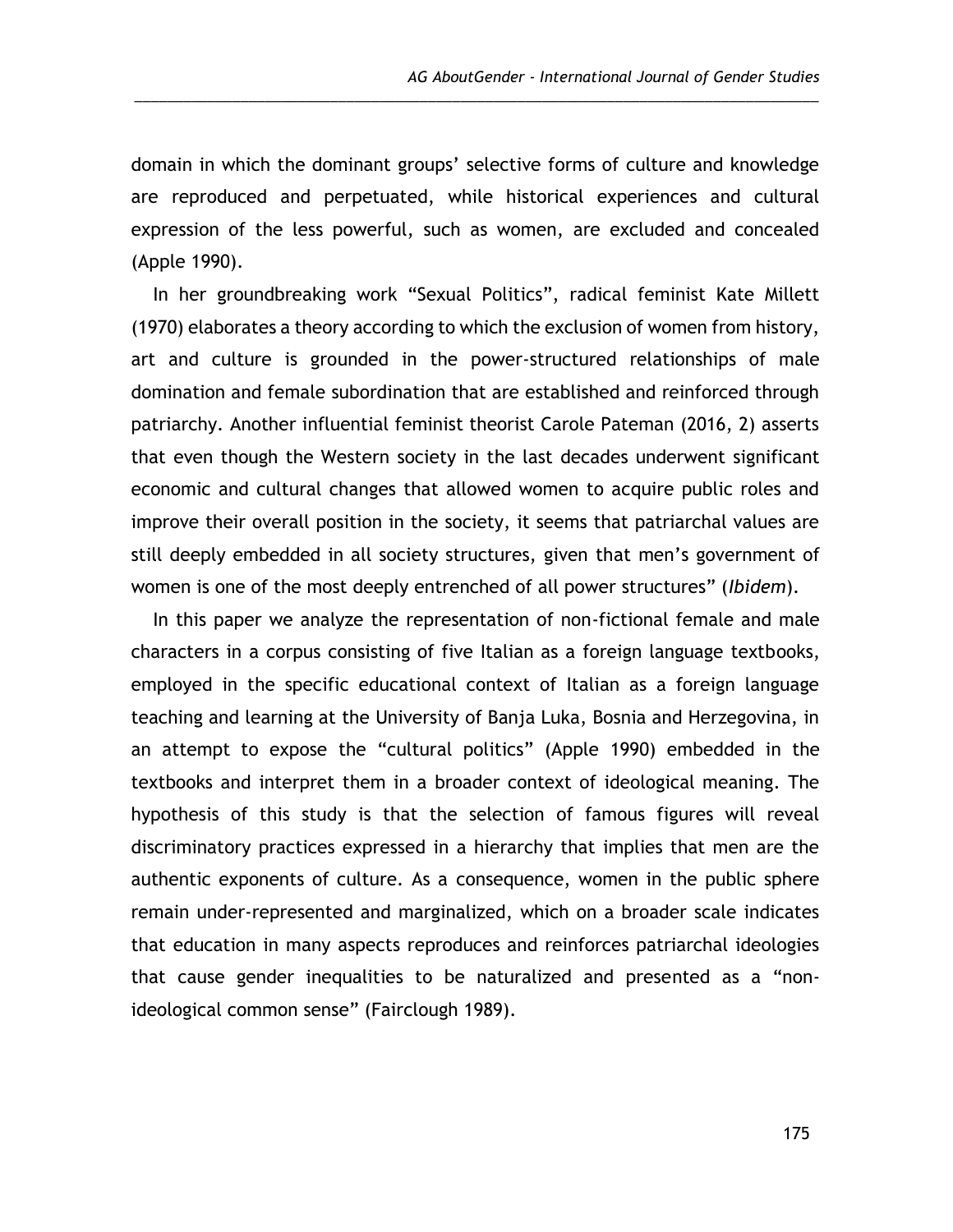*Vučenović*

There is a large body of studies that investigate gender stereotypes and female under-representation in foreign language textbooks, but most of them are conducted in the context of English as a foreign language teaching and learning. To this moment the question of gender stereotypes in Italian as a foreign language textbooks, with the exception of one bachelor thesis presented at the University of Zagreb, Croatia, is not addressed in academic research. However, in the bachelor thesis the representation of famous cultural exponents is not taken into consideration, and the question of gender inequality is not interpreted in relation with its ideological meaning. Whereas the issue of gender inequality in the Italian as a foreign language textbooks results unexplored, in this research we intend to shed a light on this matter.

\_\_\_\_\_\_\_\_\_\_\_\_\_\_\_\_\_\_\_\_\_\_\_\_\_\_\_\_\_\_\_\_\_\_\_\_\_\_\_\_\_\_\_\_\_\_\_\_\_\_\_\_\_\_\_\_\_\_\_\_\_\_\_\_\_\_\_\_\_\_\_\_\_\_\_\_\_\_\_\_\_\_\_\_\_\_\_\_

One of the main questions that arise regarding the critical analysis of textbooks concerns the concrete effects of gender inequalities – can they have an impact on students and their vision of the world? According to Lee and Smith (2010, 124) the answer is yes, mostly because students tend to attribute plenty of credibility and authority to educational materials.

Learning a foreign language goes beyond the strictly linguistic dimension, as the students in this process are exposed not only to linguistic, but also to cultural specificities of a target country, which results in developing not only the communicative, but also the intercultural competence. In this regard, learning a foreign language in some ways corresponds to the process of acculturation, which in this context can be intended as the process of sharing and learning the cultural traits or social patterns of another group (Thesaurus), through the process of foreign language acquisition. From this perspective, discriminatory and malecentered imagery of Italian culture can encourage foreign learners to accept and internalize the stereotypical vision of Italy, and furthermore to perceive it as authentic and non-ideological expression of the Italian cultural panorama.

176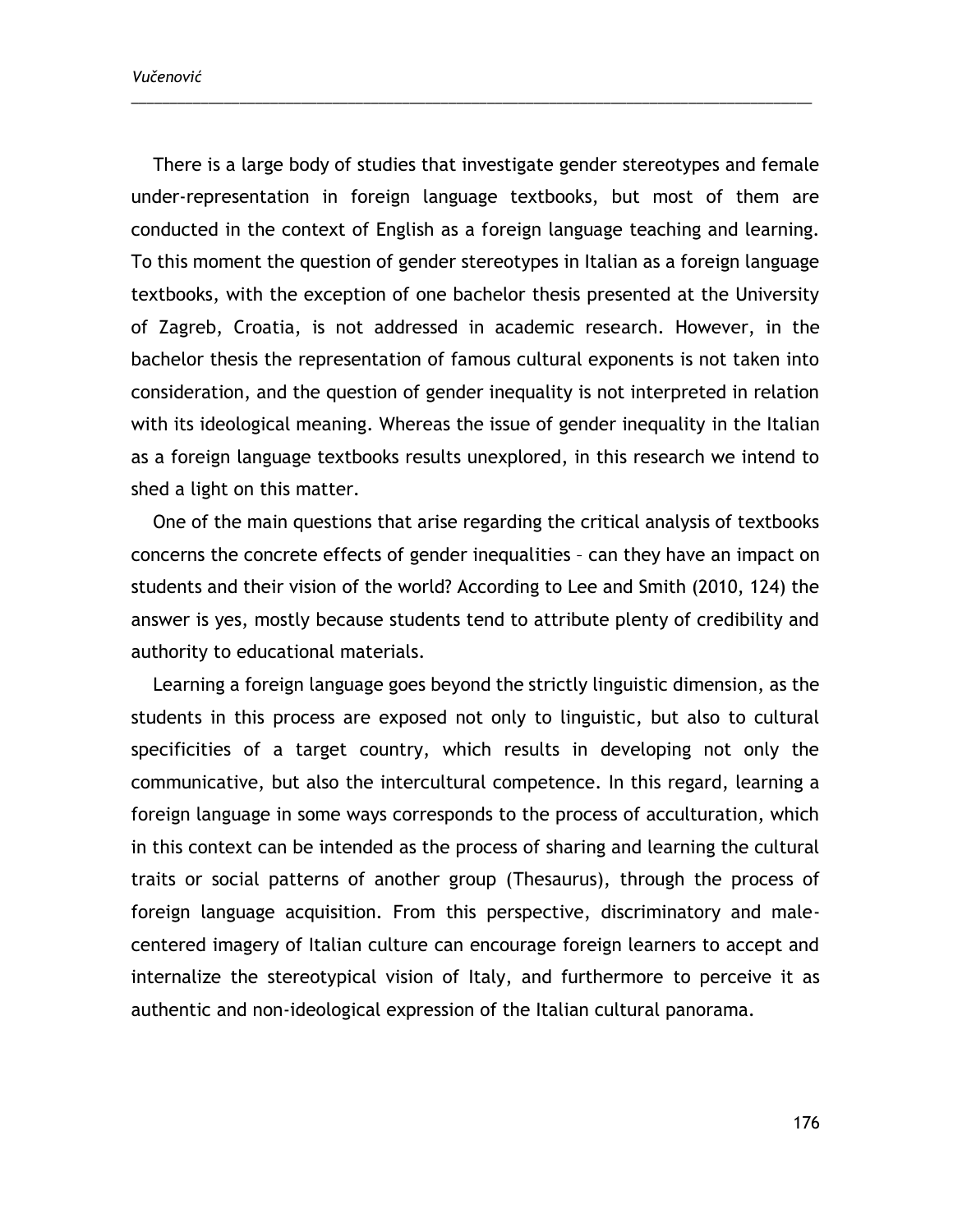Critical pedagogy and Critical discourse analysis constitute a theoreticalmethodological basis of this research. Both disciplines emphasize the elements of social engagement and commitment to emancipatory education. Critical pedagogy is a radical approach to education based on the view that education can have two purposes in society – it can rationalize and strengthen the existing relations of power and mask the conditions of oppression as non-existent, or it can serve to liberate the society from the oppressive ideologies and contribute to the creation of new values, based upon the principles of social justice and equality (Darder *et al*. 2016, 1). In a similar vein, the role of education in the process of ideology change is widely recognized and acknowledged within the Critical discourse analysis. In fact, education is seen as decisive "in determining whether existing orders of discourse, as well as more generally existing relations of power, are to be reproduced or transformed" (Fairclough 1989, 244).

\_\_\_\_\_\_\_\_\_\_\_\_\_\_\_\_\_\_\_\_\_\_\_\_\_\_\_\_\_\_\_\_\_\_\_\_\_\_\_\_\_\_\_\_\_\_\_\_\_\_\_\_\_\_\_\_\_\_\_\_\_\_\_\_\_\_\_\_\_\_\_\_\_\_\_\_\_\_\_\_\_\_\_\_

## **2.Gender-bias in foreign language textbooks**

The exclusion of women in textbooks and instructional materials is recognized as gender-bias and sexism back in the 1960s, when educational materials became the focus of many studies aimed at identifying and eliminating sexism and gender stereotypes (Graci 1989). The American educational publisher Scott, Foresman and Co. in 1972 published *Guidelines for Improving the Image of Women in Textbooks,* establishing the definition of sexism in textbooks that emphasizes the issue of the representation of women: "Sexism refers to all those attitudes and actions which relegate women to secondary and inferior status in society. Textbooks are sexist if they omit the actions and achievements of women […]" (Ivi, 478). A vast body of research documents different manifestations of sexism and gender inequalities in foreign language textbooks throughout the decades, not only in textbooks published in an earlier time (Nuessel 1977; Hartman and Judd 1978; Hellinger 1980;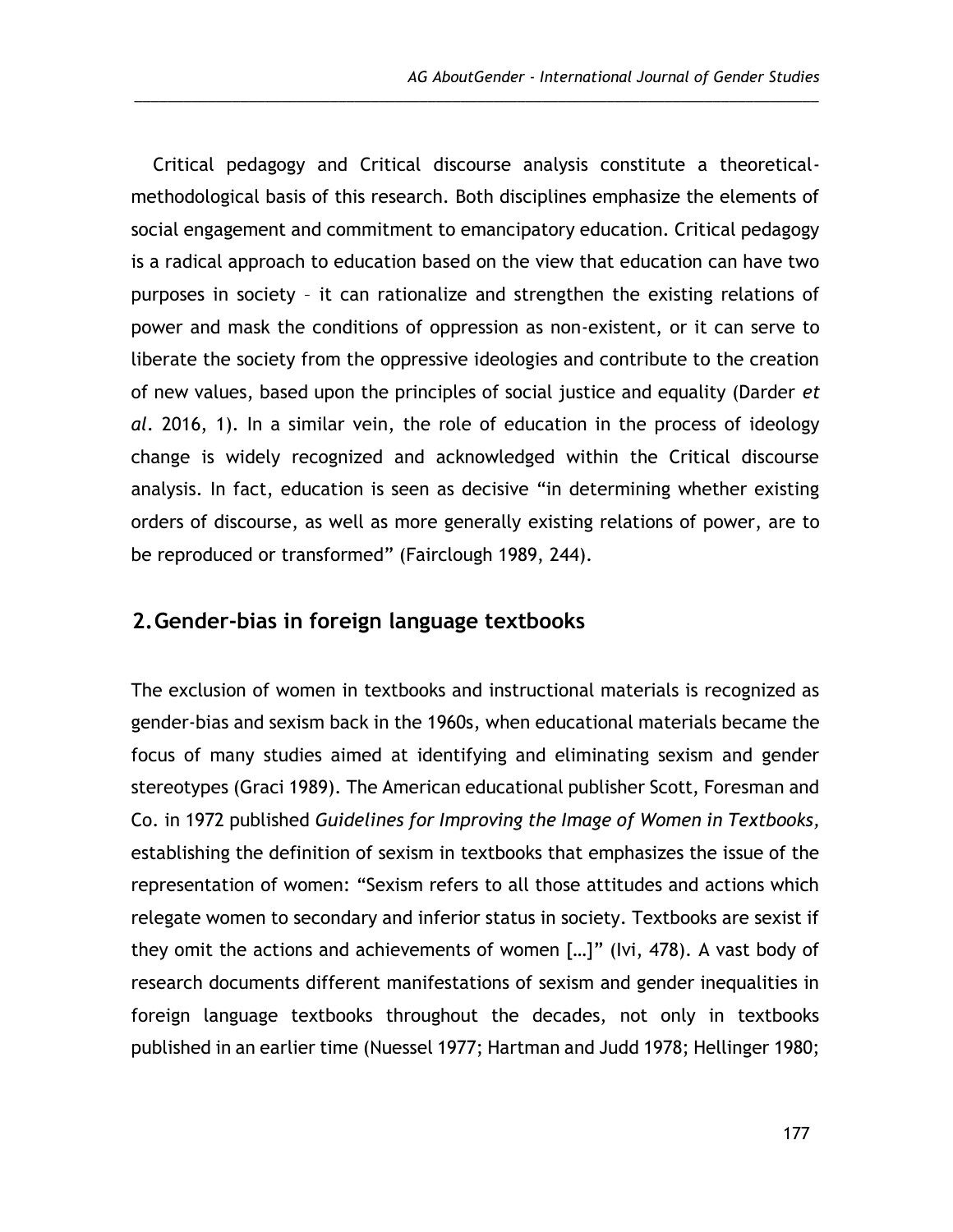Porreca 1984; Kanemaru 1998; Rifkin 1998), but also in those published in the last two decades (Ansary and Babaii 2003; Gupta and Yin 2009; Johansson and Malmsjo 2009; Lee and Collins 2010; Barton and Sakwa 2012). Manifestations of sexism and gender inequalities documented so far mostly refer to the stereotypical behavioral patterns, personality traits, occupational roles, public/private sphere dichotomy, the use of masculine generics (Hartman and Judd 1978; Hellinger 1980; Porreca 1984; Poulou 1997; Evans and Davies 2000; Lee and Collins 2010; Barton and Sakwa 2012).

\_\_\_\_\_\_\_\_\_\_\_\_\_\_\_\_\_\_\_\_\_\_\_\_\_\_\_\_\_\_\_\_\_\_\_\_\_\_\_\_\_\_\_\_\_\_\_\_\_\_\_\_\_\_\_\_\_\_\_\_\_\_\_\_\_\_\_\_\_\_\_\_\_\_\_\_\_\_\_\_\_\_\_\_\_\_\_\_

In the previous studies the issue of the representation of non-fictional characters in foreign language textbooks was not addressed separately from the issue of the overall representation of men and women, and as a consequence there is very little empirical data revealing the position of famous women and the relevance appointed to them. Numerous studies show that women are statistically under-represented (Porreca 1984; Poulou 1997; Bayyurt and Litosseliti 2006; Johansson and Malmsjo 2009; Gupta and Yin 2010; Bahman and Rahimi 2010; Saarikivi 2012; Amini and Birjandi 2012), which is interpreted as a sexist phenomenon delineated as exclusion (Hellinger 1980). Hellinger (1980, 272) demonstrates that women in the professional sphere occupy lower hierarchical roles that include professions such as waitress, nurse, maid, housewife, while at the higher hierarchical level among the three women included there is one historical figure – Queen Elizabeth I. Also, there is a mention of a Russian astronaut, who however remains anonymous. In Porreca's research (1989) gender-bias related to the representation of non-fictional female characters is also confirmed – for instance, in a text named *Famous Men of the Nineteenth and Twentieth Centuries* 14 male historical figures are mentioned for their achievements. Women are completely excluded from the chapter, and there is no corresponding chapter dedicated to the famous women (Ivi, 713). The analysis of two Finnish EFL textbooks shows that in one them male celebrities are included in some texts (e.g.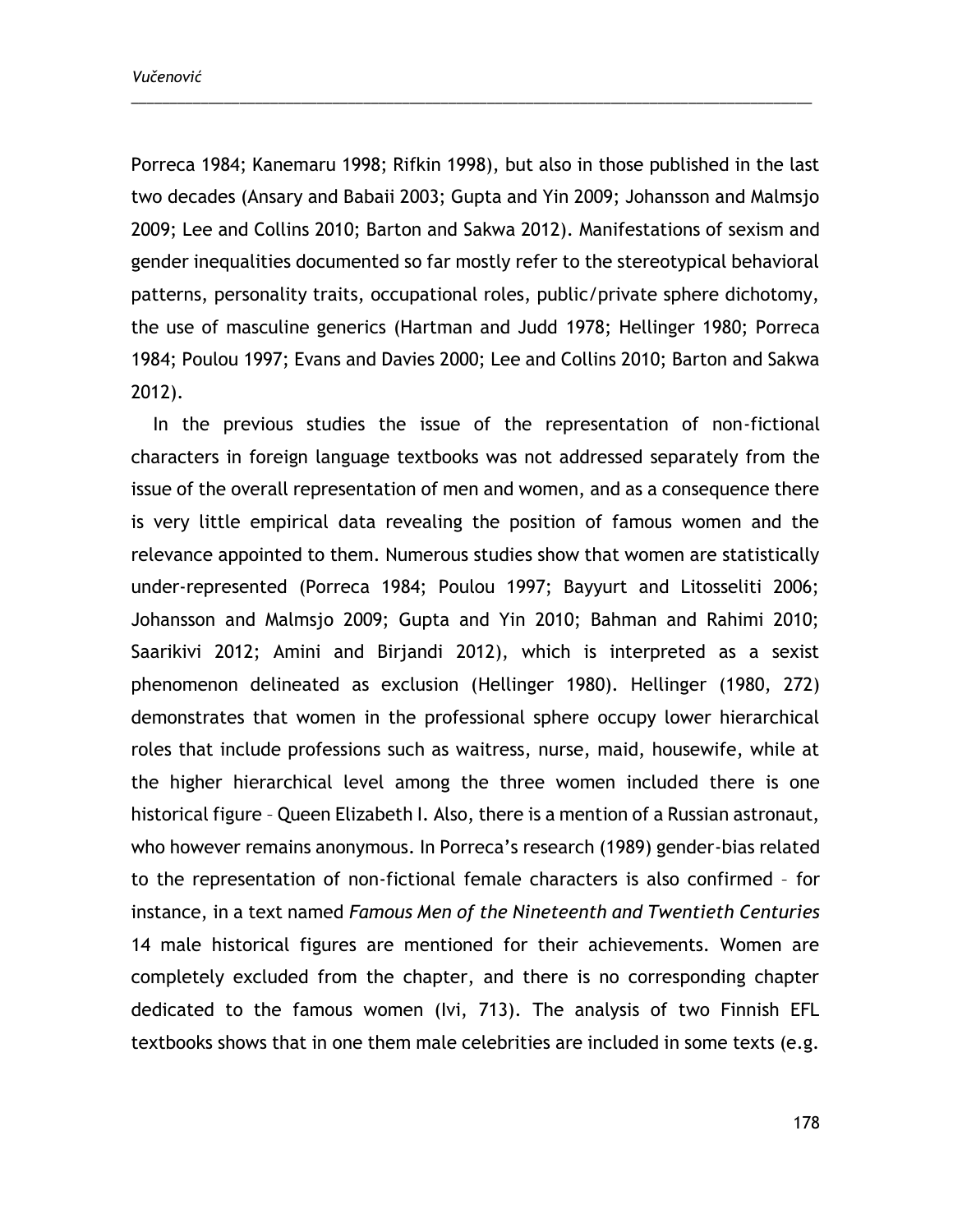Marlon Brando, Elvis Presley), whereas female celebrities are absent (Sarrikivi 2012, 32).

\_\_\_\_\_\_\_\_\_\_\_\_\_\_\_\_\_\_\_\_\_\_\_\_\_\_\_\_\_\_\_\_\_\_\_\_\_\_\_\_\_\_\_\_\_\_\_\_\_\_\_\_\_\_\_\_\_\_\_\_\_\_\_\_\_\_\_\_\_\_\_\_\_\_\_\_\_\_\_\_\_\_\_\_

## **3.Methodological framework**

This research is designed as a case study focused on the exploration of ideological background in the depiction of famous female and male exponents in Italian as a foreign language textbooks employed in the specific educational context of teaching Italian at the University of Banja Luka, Bosnia and Herzegovina. The study is oriented towards the understanding of the delimited educational and social context, but it will also be interpreted as an exemplar of the phenomenon being explored (Duff 2014, 237).

As Porreca (1984, 706) observes "when females do not appear as often as males in the text, the implicit message is that women's accomplishments, or that they themselves as human beings, are not important enough to be included". With the aim to investigate the visibility of women in Italian as a foreign language textbooks, and by extension the relevance appointed to their achievements, we will conduct a quantitative content analysis that will consist in:

- $\checkmark$  counting the total ratio of famous women and men included in textbooks;
- $\checkmark$  establishing the diversity of the professional roles that they occupy.

Since this research is not limited to the statistical description of women's status in textbooks, but instead it aims at identifying and exposing the ideologies that underlie the textbooks discourse, we will introduce the Critical Discourse Analysis as a qualitative research tool, and apply it to interpret the power relations that shape the textbooks politics. Within the Critical discourse analysis, discourse is recognized as a social practice. According to Fairclough (1989, 163), one of the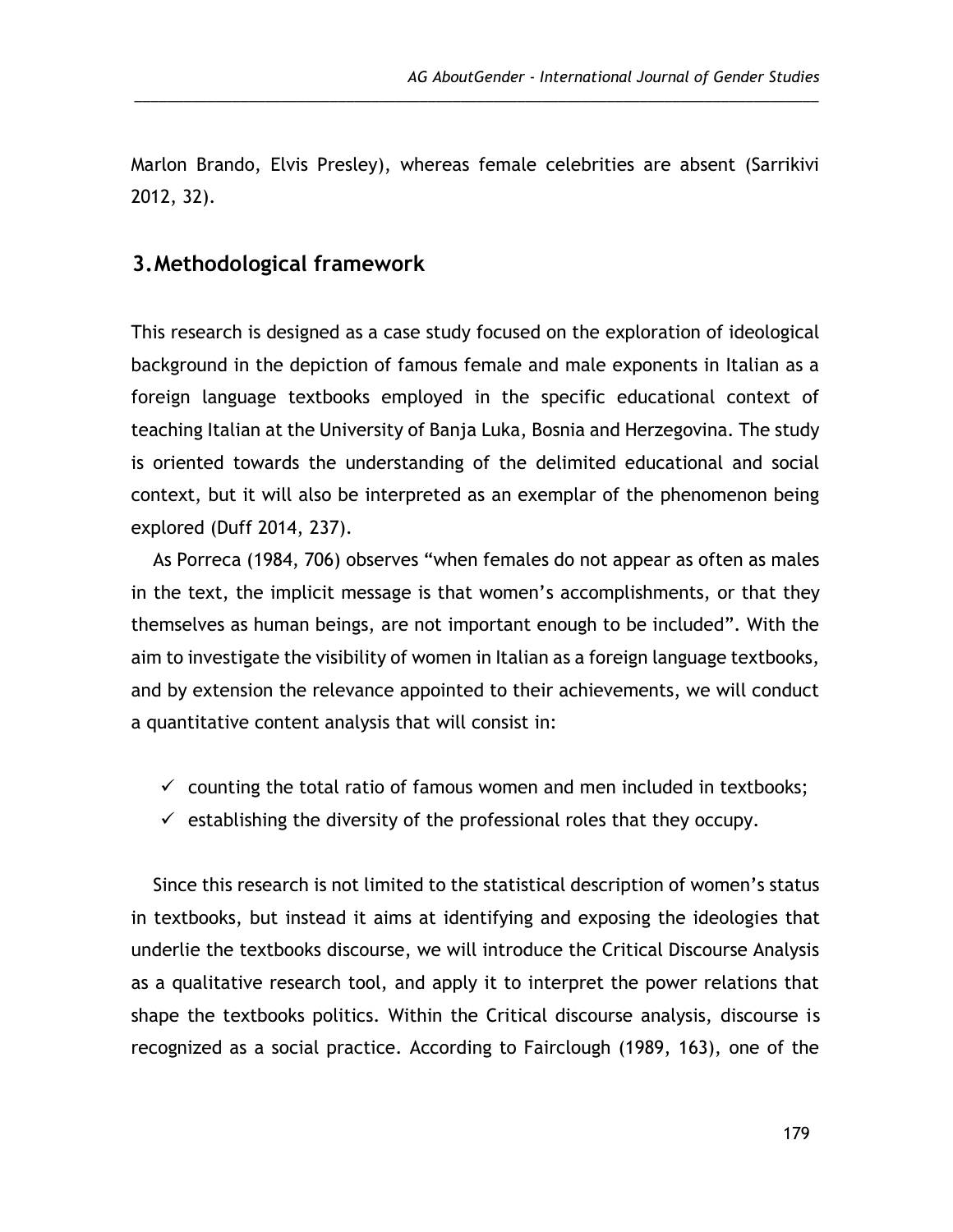objectives of CDA is to show how discourse is determined by social structures and to observe the effects that the discourse can have on those structures, sustaining them or changing them. CDA is a type of discourse analytical research that "focuses on the ways discourse structures enact, confirm, legitimate, or challenge relations of *power* and *dominance* in society" (van Dijk 2015, 353). As van Dijk (2015, 355) explains, the notion of power refers to the privileged access to social resources such as status, knowledge and culture. As Fairclough (1989, 107) emphasizes, unequal relations of power are shaped and reinforced by ideologies that are naturalized and disguised as common sense. In this regard we will explore the role of textbooks in reinforcing and naturalizing patriarchal ideologies.

\_\_\_\_\_\_\_\_\_\_\_\_\_\_\_\_\_\_\_\_\_\_\_\_\_\_\_\_\_\_\_\_\_\_\_\_\_\_\_\_\_\_\_\_\_\_\_\_\_\_\_\_\_\_\_\_\_\_\_\_\_\_\_\_\_\_\_\_\_\_\_\_\_\_\_\_\_\_\_\_\_\_\_\_\_\_\_\_

In the body of literature that investigates sexism and gender stereotypes in English as a foreign language textbooks it is possible to outline four main categories of their manifestation: *exclusion, subordination, distortion* and *degradation* (Graci 1989, 479). Hellinger (1980) provides a succinct overview of every category, describing exclusion as the statistical dominance of male characters, subordination as the prevalence of men in social hierarchies associated with power and prestige, distortion as behavior patterns that have negative connotations and are stereotypically associated with women, and finally degradation as downgrading, denigrating and ignoring women's intellectual capacities and achievements. The abovementioned categories can be interpreted as indicators of unequal power relations rationalized through patriarchal ideological structures, and we will therefore examine to what extent they are manifested through textbooks.

In the qualitative analysis we will carry out the following steps:

- I. identify the professional domains in which famous women and men achieved success and obtained social recognition;
- II. illustrate the social context related to every identified professional domain and give an insight into the position of women within them;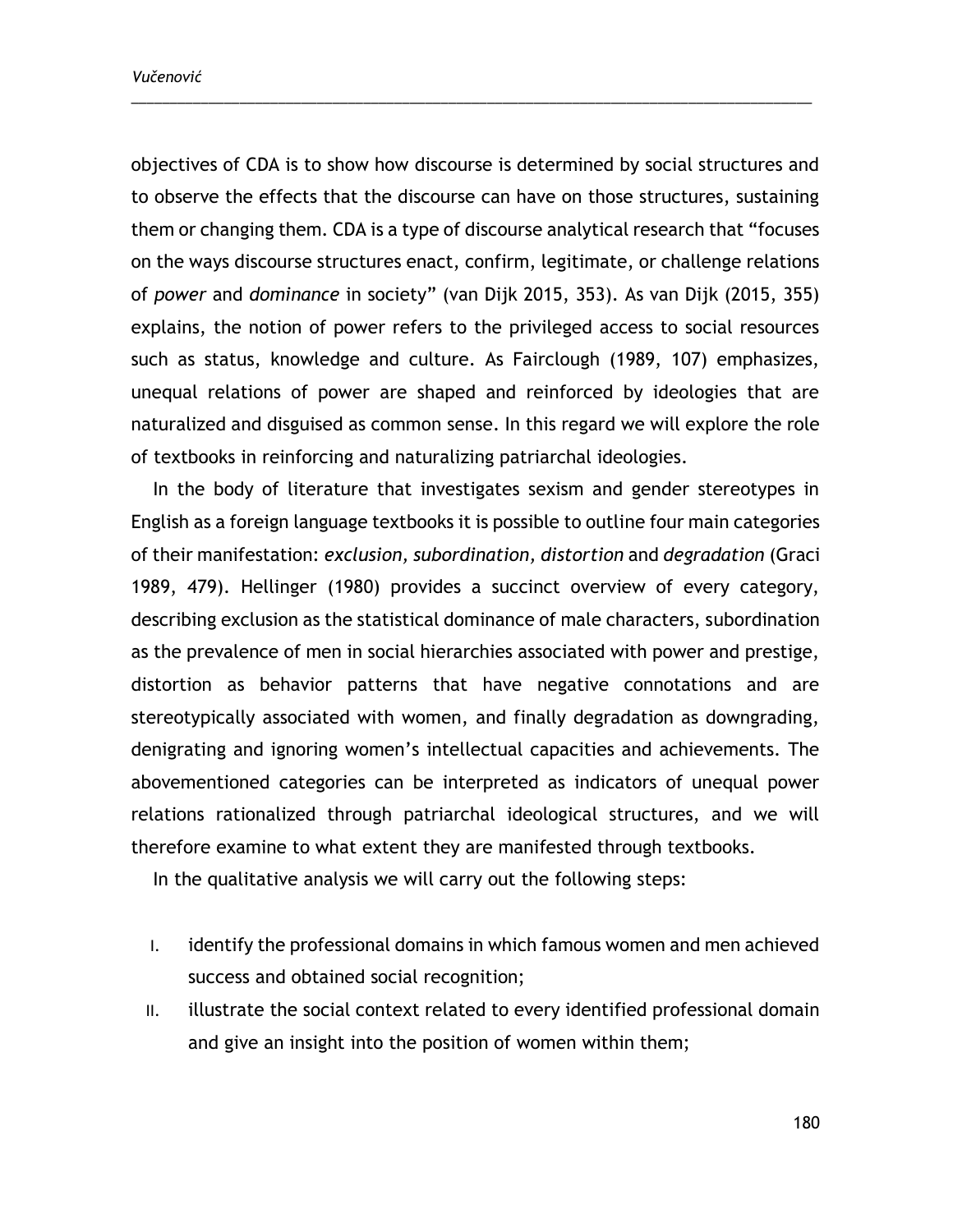III. disclose the ideologies that shape the social practice and the discourse of textbooks.

\_\_\_\_\_\_\_\_\_\_\_\_\_\_\_\_\_\_\_\_\_\_\_\_\_\_\_\_\_\_\_\_\_\_\_\_\_\_\_\_\_\_\_\_\_\_\_\_\_\_\_\_\_\_\_\_\_\_\_\_\_\_\_\_\_\_\_\_\_\_\_\_\_\_\_\_\_\_\_\_\_\_\_\_

# **4.Corpus**

The research corpus is composed of 5 Italian as a foreign language textbooks: *Qui Italia* (2002)*, Nuovo progetto italiano* (2006), *Chiaro* (2010), *Facilissimo* (2014), *Via del Corso* (2018). Although the selected textbooks are not the only ones that are used for the purposes of teaching Italian as a foreign language at the University of Banja Luka, they were chosen as representative samples on the basis of the following criteria:

- a. all textbooks are addressed to the beginners and they correspond to the first two levels A1 and A2 of language proficiency within The Common European Framework of Reference for Languages (CEFR). The compatibility of the language level results in numerous similarities on the level of structure and contents, which facilitates the parallel analysis and contributes to achieving a more systematic and coherent view of the phenomenon being examined;
- b. the textbooks are simultaneously used and combined for the language acquisition of different groups of students attending the first two academic years of the first level of university studies; the textbooks are published by the prominent publishing houses, specialized in the field of Italian as a foreign language: *Alma Edizioni, Edilingua* and *Le Monnier,* a publishing house founded in 1840, which in 1999 became a part of the biggest publishing company in Italy – *Mondadori*;
- c. in reference to the publishing year of each textbook we can identify a precise chronological line of four years in-between the publication period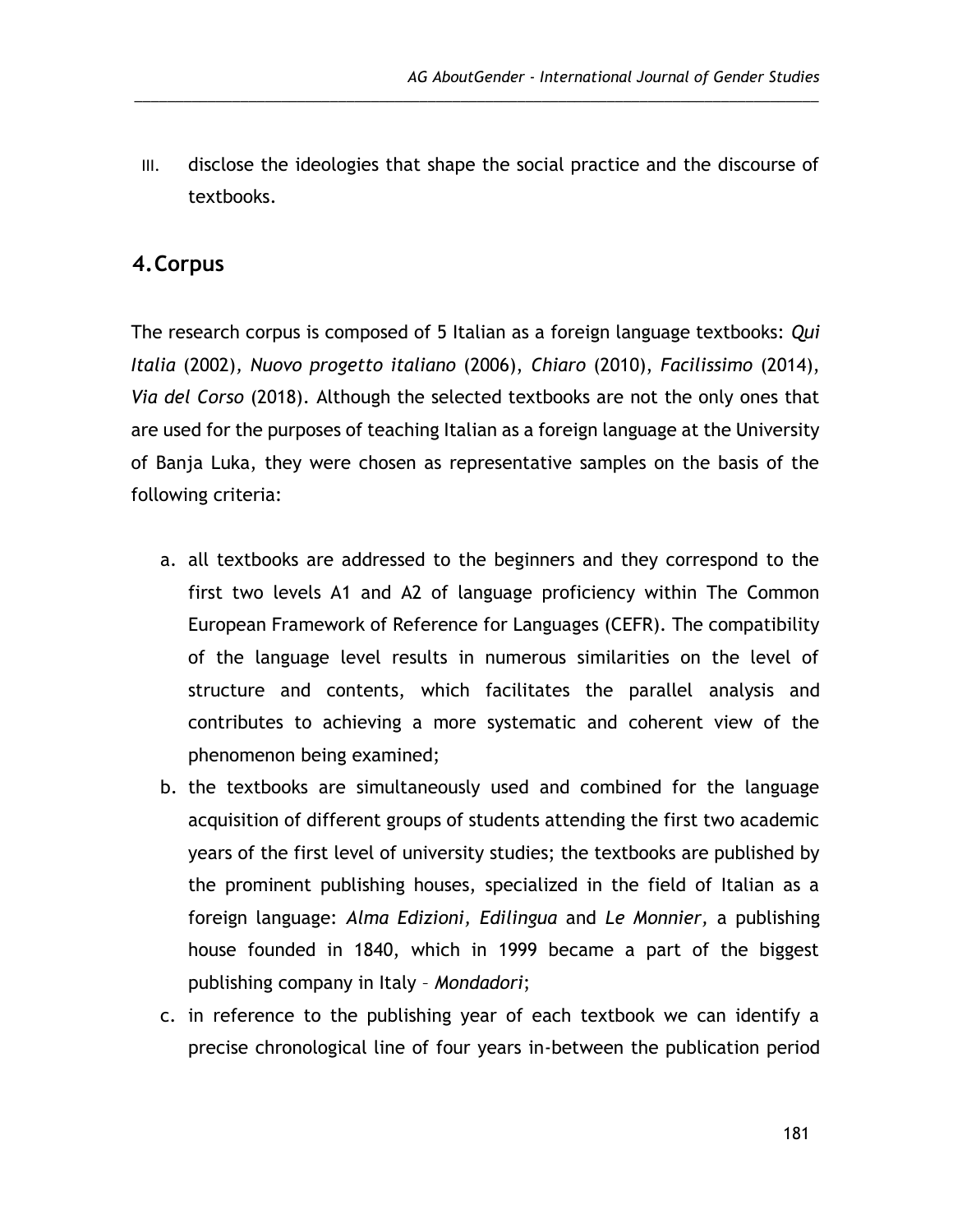of every textbook; the precise chronological order enables confronting the textbooks from different periods (16 years total), in order to establish if there is a progressive line of changes in respect to the position of women in textbooks.

\_\_\_\_\_\_\_\_\_\_\_\_\_\_\_\_\_\_\_\_\_\_\_\_\_\_\_\_\_\_\_\_\_\_\_\_\_\_\_\_\_\_\_\_\_\_\_\_\_\_\_\_\_\_\_\_\_\_\_\_\_\_\_\_\_\_\_\_\_\_\_\_\_\_\_\_\_\_\_\_\_\_\_\_\_\_\_\_

# **5.Results and discussion**

## *5.1. Quantitative analysis*

The quantitative content analysis revealed significant gender imbalance in the representation of famous men and women - men outnumber women in absolutely every domain of public sphere, and they occupy a wider spectrum of professional roles. The exclusion of women represents a distinguishing feature of all textbooks in the corpus, indicating that there is no correlation between the year of publication and the progressive gender-egalitarian tendencies, in fact, the results show that gender inequalities are embedded in the textbooks published in the 2000s, as well as in those published more recently.

The results obtained from the quantitative analysis are illustrated in two separate tables:

| <b>Textbook</b>        | The overall number | %   | The overall number | %   |
|------------------------|--------------------|-----|--------------------|-----|
|                        | of famous women    |     | of famous men      |     |
| Qui Italia (2002)      | 16                 | 18% | 56                 | 82% |
| Nuovo progetto         | 11                 | 14% | 65                 | 86% |
| <i>italiano</i> (2006) |                    |     |                    |     |
| Chiaro (2010)          |                    | 9%  | 9                  | 91% |
| Facilissimo (2014)     | 2                  | 18% | 7                  | 64% |
| Via del Corso (2018)   | 11                 | 29% | 60                 | 71% |

Table 1: The numerical representation of famous women and men in textbooks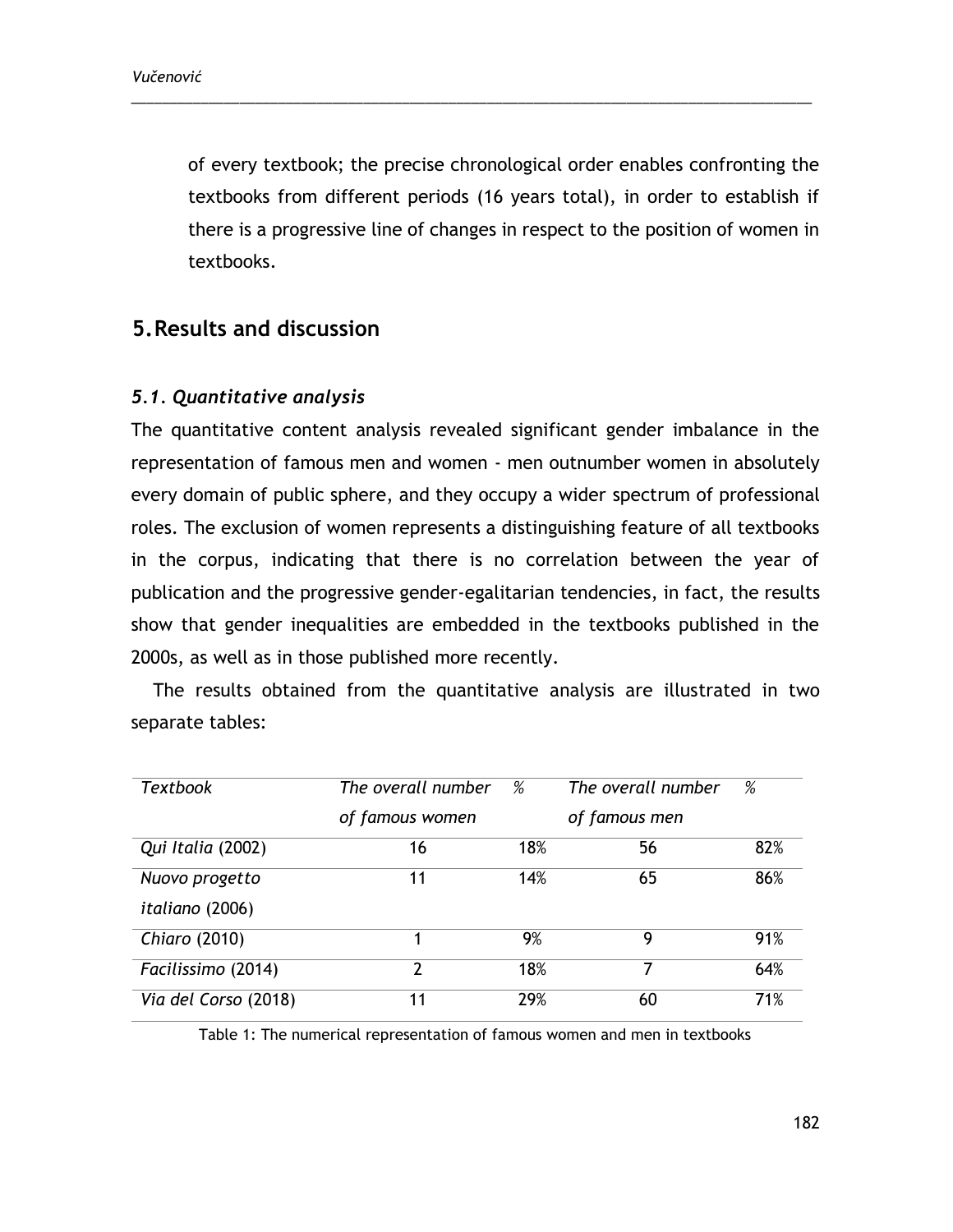| Textbook               | The diversity of       | %   | The diversity of       | %   |
|------------------------|------------------------|-----|------------------------|-----|
|                        | professional roles (F) |     | professional roles (M) |     |
| Qui Italia (2002)      |                        | 33% | 14                     | 67% |
| Nuovo progetto         | 3                      | 20% | 12                     | 80% |
| <i>italiano</i> (2006) |                        |     |                        |     |
| Chiaro (2010)          | 3                      | 25% |                        | 75% |
| Facilissimo (2014)     | 7                      | 29% | 5                      | 71% |
| Via del Corso (2018)   | 5                      | 38% | 8                      | 62% |

\_\_\_\_\_\_\_\_\_\_\_\_\_\_\_\_\_\_\_\_\_\_\_\_\_\_\_\_\_\_\_\_\_\_\_\_\_\_\_\_\_\_\_\_\_\_\_\_\_\_\_\_\_\_\_\_\_\_\_\_\_\_\_\_\_\_\_\_\_\_\_\_\_\_\_\_\_\_\_\_\_\_\_\_

Table 2: The diversity of professional roles occupied by women and men

The prevalence of male representatives suggests that the perception of women's role and merit in the historical and cultural panorama has not significantly changed since the 1980s, since the educational materials still imply that the accomplishments of women and their value as human beings are not important enough to be included (Porreca 1984, 706).

The second table demonstrates how male representatives generally occupy a wider range of professions, for instance, while included female representatives are mostly singers and actors, men are chosen as representatives of different professions, many of which are associated with the social prestige (e.g. domains like opera, painting, literature, film directing). In the part focused on the results of the qualitative analysis, we will specify the types of profession associated with men, as well as those associated with women, in order to illustrate another facet of unequal power relations perpetuated through textbooks.

### *5.1. Qualitative analysis*

In this part we will firstly specify all the professions that famous women and men occupy, since, as already anticipated in the quantitative section, men are included in a much broader spectrum of professions, while women in most cases incarnate professions related to entertainment, such as singing and acting, which itself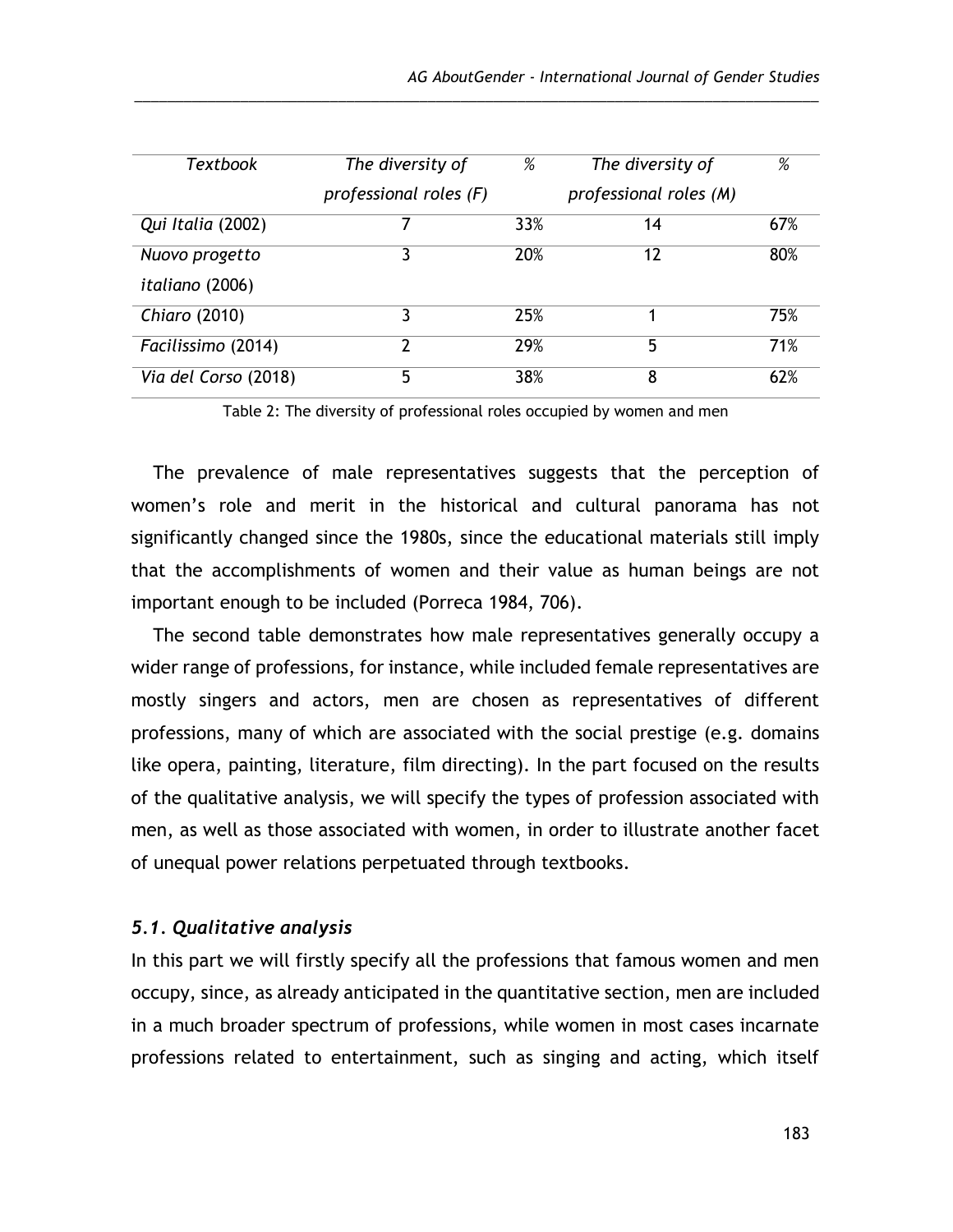stands as another indicator of ideologically shaped representations that legitimate the androcentric view of culture.

\_\_\_\_\_\_\_\_\_\_\_\_\_\_\_\_\_\_\_\_\_\_\_\_\_\_\_\_\_\_\_\_\_\_\_\_\_\_\_\_\_\_\_\_\_\_\_\_\_\_\_\_\_\_\_\_\_\_\_\_\_\_\_\_\_\_\_\_\_\_\_\_\_\_\_\_\_\_\_\_\_\_\_\_\_\_\_\_

The professional roles of famous women and men are listed in the tables below, each of which contains a list of professions related to a specific textbook:

| Professional roles of<br>famous women | Number of<br>occurrences  | Professional roles<br>of famous men | Number of<br>occurrences |
|---------------------------------------|---------------------------|-------------------------------------|--------------------------|
| Actress                               | $\overline{\overline{7}}$ | Musician                            | 22                       |
| Singer                                | $\overline{2}$            | movie director                      | 9                        |
| fashion designer                      | $\overline{2}$            | athlete                             | 8                        |
| architect                             | 1                         | writer                              | 6                        |
| neurobiologist                        | 1                         | painter                             | 5                        |
| tennis player                         | 1                         | fashion designer                    | 4                        |
| journalist                            | 1                         | journalist                          | 3                        |
| writer                                | 1                         | actor                               | $\overline{2}$           |
|                                       |                           | doctor                              | $\overline{2}$           |
|                                       |                           | philosopher                         | 1                        |
|                                       |                           | agriculturist                       | 1                        |
|                                       |                           | photographer                        | 1                        |
|                                       |                           | architect                           | 1                        |
|                                       |                           | pope                                | 1                        |

*Table 3: Professional roles of famous women and men in* "*Qui Italia"*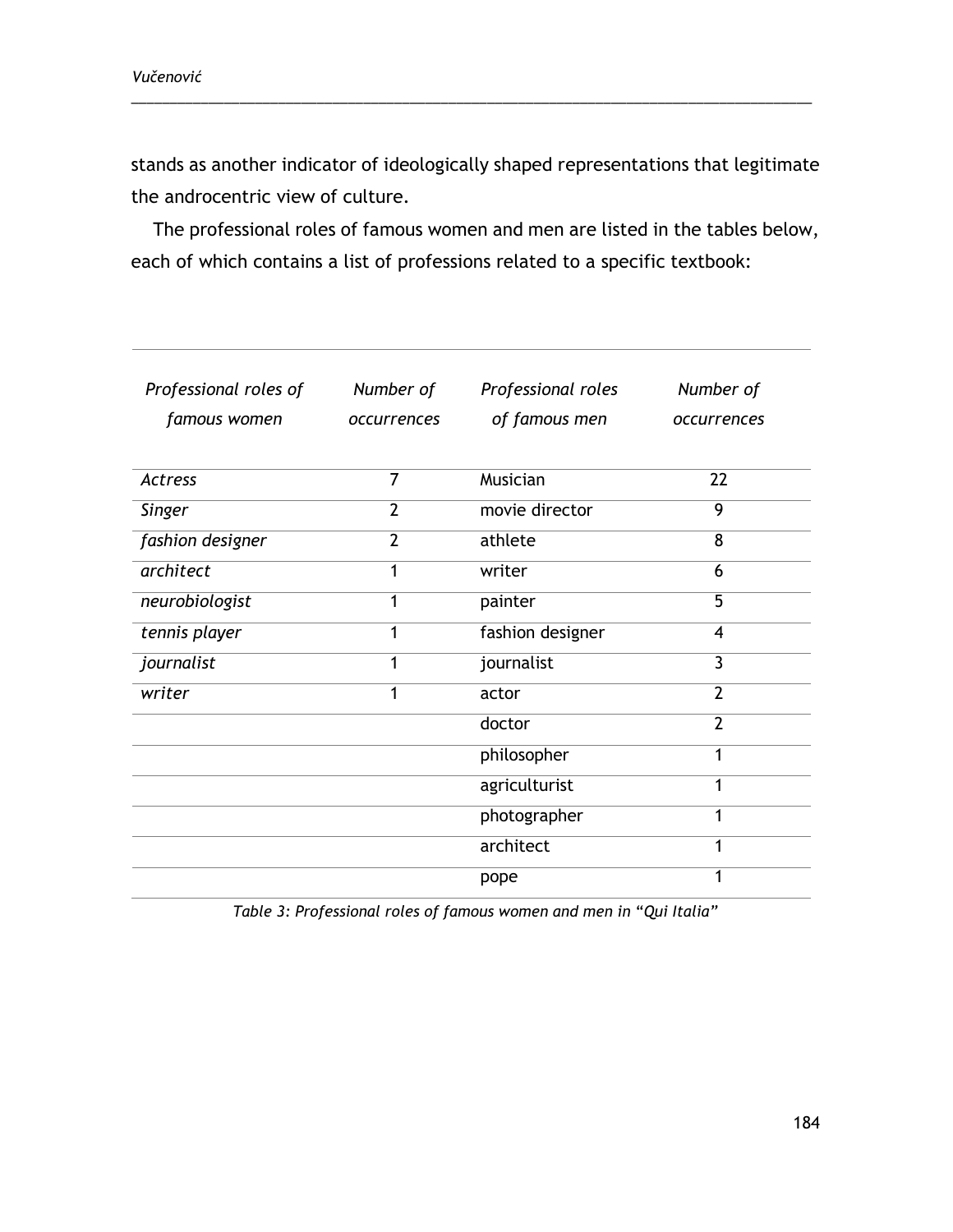| Professional roles of | Number of      | Professional roles | Number of       |
|-----------------------|----------------|--------------------|-----------------|
| famous women          | occurrences    | of famous men      | occurrences     |
| Actress               | 7              | Singer             | 18              |
| Singer                | $\overline{2}$ | movie director     | 14              |
| Ruler                 | $\overline{2}$ | Actor              | $\overline{13}$ |
|                       |                | fashion designer   | 9               |
|                       |                | Writer             | $\overline{2}$  |
|                       |                | General            | $\overline{2}$  |
|                       |                | Ruler              | 1               |
|                       |                | explorer           | 1               |
|                       |                | scientist          | 1               |
|                       |                | philosopher        | 1               |
|                       |                | painter            | 1               |
|                       |                | inventor of the    | 1               |
|                       |                | expresso machine   |                 |
|                       |                | pizza maker        | 1               |

\_\_\_\_\_\_\_\_\_\_\_\_\_\_\_\_\_\_\_\_\_\_\_\_\_\_\_\_\_\_\_\_\_\_\_\_\_\_\_\_\_\_\_\_\_\_\_\_\_\_\_\_\_\_\_\_\_\_\_\_\_\_\_\_\_\_\_\_\_\_\_\_\_\_\_\_\_\_\_\_\_\_\_\_

| Professional roles | Number of   | Professional roles | Number of   |
|--------------------|-------------|--------------------|-------------|
| of famous women    | occurrences | of famous men      | occurrences |
| Singer             |             | movie director     |             |
|                    |             | Writer             |             |
|                    |             | Singer             | າ           |
|                    |             | opera composer     |             |

*Table 5: Professional roles of famous women and men in "Chiaro"*

*Table 4: Professional roles of famous women and men in "Nuovo progetto italiano"*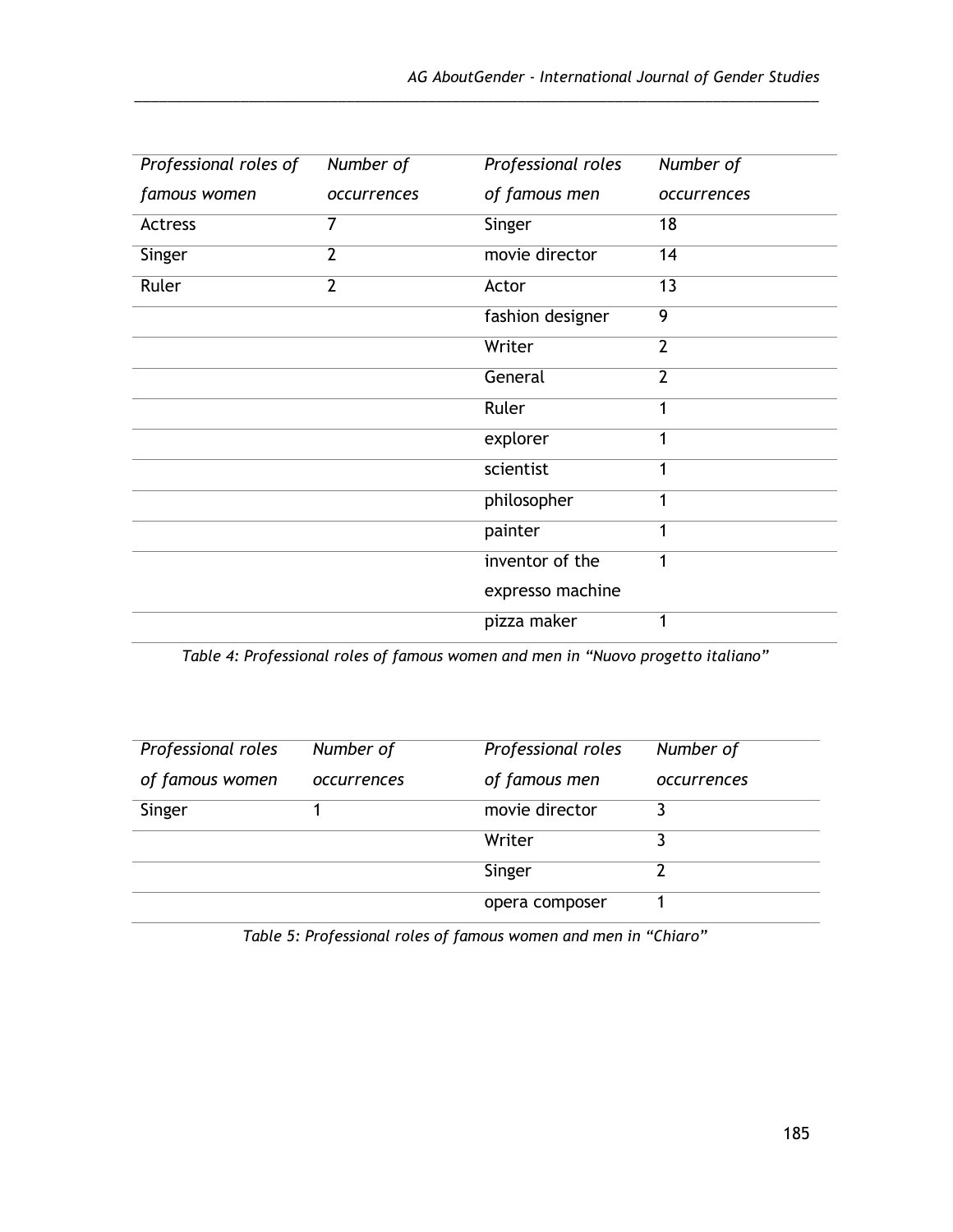*Vučenović*

| Professional<br>roles of<br>famous<br>women | <b>Number</b><br>οf<br>occurrences | Professional<br>roles of<br>famous men | <b>Number</b><br>оf<br>occurrences | Unspecified | <b>Number</b><br>οf<br>occurrences |
|---------------------------------------------|------------------------------------|----------------------------------------|------------------------------------|-------------|------------------------------------|
| politician                                  |                                    | politician                             | 2                                  | fashion     | $\mathfrak{p}$                     |
|                                             |                                    |                                        |                                    | designer    |                                    |
| singer                                      |                                    | painter                                | $\overline{2}$                     |             |                                    |
|                                             |                                    | athlete                                |                                    |             |                                    |
|                                             |                                    | actor/movie                            | 1                                  |             |                                    |
|                                             |                                    | director                               |                                    |             |                                    |
|                                             |                                    | fashion                                |                                    |             |                                    |
|                                             |                                    | designer                               |                                    |             |                                    |

\_\_\_\_\_\_\_\_\_\_\_\_\_\_\_\_\_\_\_\_\_\_\_\_\_\_\_\_\_\_\_\_\_\_\_\_\_\_\_\_\_\_\_\_\_\_\_\_\_\_\_\_\_\_\_\_\_\_\_\_\_\_\_\_\_\_\_\_\_\_\_\_\_\_\_\_\_\_\_\_\_\_\_\_\_\_\_\_

*Table 6: Professional roles of famous women and men in "Facilissimo"*

| Professional roles | Number of   | Professional roles | Number of      |
|--------------------|-------------|--------------------|----------------|
| of famous women    | occurrences | of famous men      | occurrences    |
| actress            | 4           | movie director     | 17             |
| singer             | 4           | actor              | 15             |
| tv host            | 1           | writer             | 8              |
| entertainer        | 1           | singer             | 6              |
| president          | 1           | opera composer     | 5              |
| of the National    |             |                    |                |
| Museum of Cinema   |             |                    |                |
|                    |             | painter            | $\overline{4}$ |
|                    |             | tv host            | $\overline{4}$ |
|                    |             | scientist          | 1              |

*Table 7: Professional roles of famous women and men in "Via del Corso"*

The data related to the distribution of professional roles of women and men indicate that the exclusion of women, or their stereotypical portrayal, are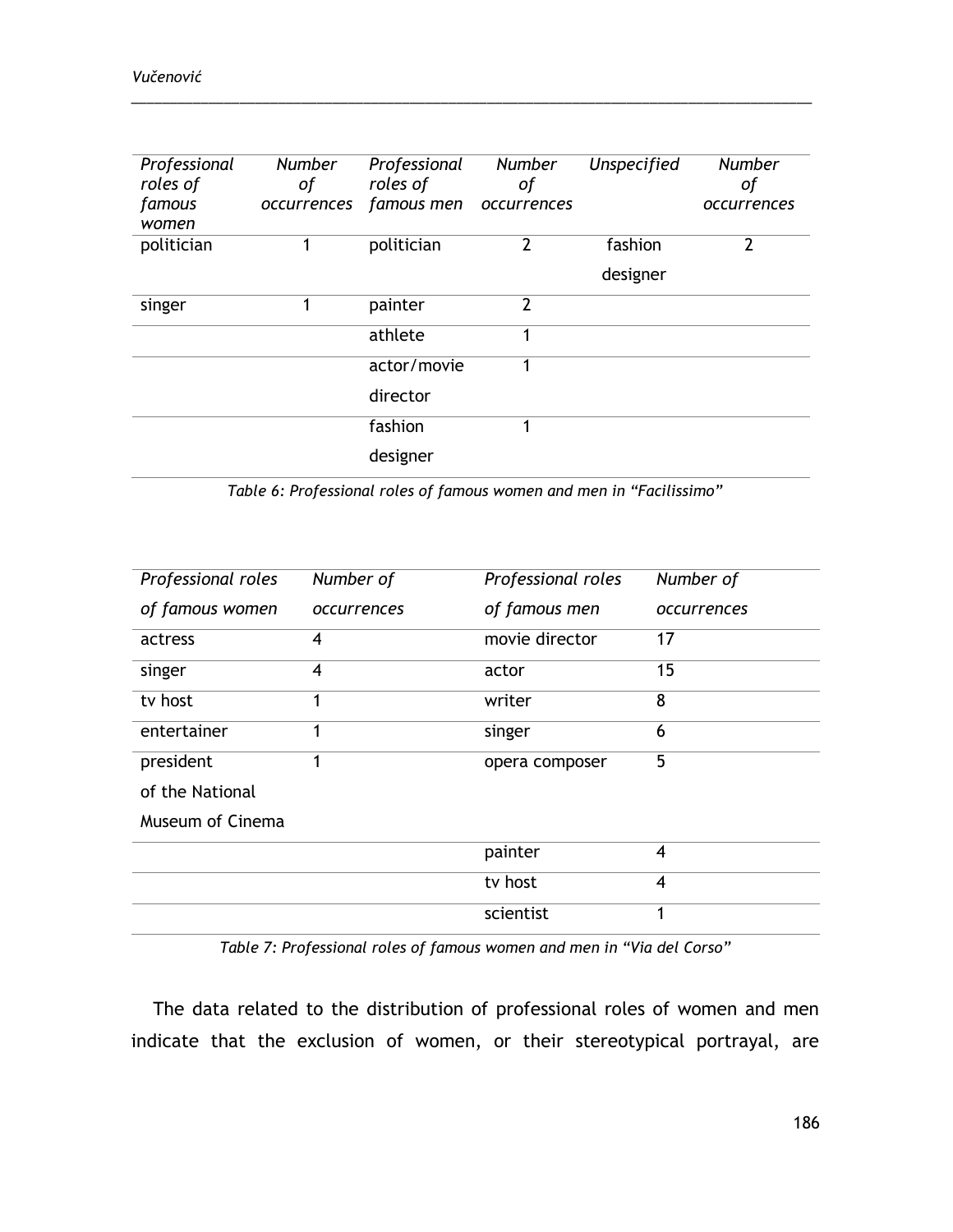particularly evident in the depiction of the following seven domains: opera, literature, painting, sport, film directing, acting and fashion, all of which constitute important elements in the construction of Italian and European cultural heritage and identity. Hence, the focus of the qualitative analysis is posed on the above indicated domains.

\_\_\_\_\_\_\_\_\_\_\_\_\_\_\_\_\_\_\_\_\_\_\_\_\_\_\_\_\_\_\_\_\_\_\_\_\_\_\_\_\_\_\_\_\_\_\_\_\_\_\_\_\_\_\_\_\_\_\_\_\_\_\_\_\_\_\_\_\_\_\_\_\_\_\_\_\_\_\_\_\_\_\_\_

As Zaharijević (2018, 4) observes, the role that women played in history is often forgotten, or even intentionally concealed, which is why instead of focusing only on the representation of the women that are included in the textbooks, we will bring up those that regardless their accomplishments remained excluded and invisible. We will also contextualize the status of women in the identified professional domains in reference to the dominant gender ideologies.

#### *5.2.1. Opera*

Since Italy is the motherland of opera, this music tradition represents a constituent part of Italian cultural heritage, and as such it is commonly integrated in the Italian as a foreign language textbooks. Opera is reserved exclusively for the canonical male representatives: Giuseppe Verdi, Gioacchino Rossini, Giacomo Puccini. This androcentric perspective is shaped by ideologies that rationalize the exclusion of women and disguise discriminatory practices by presenting them as a historically established natural order. In opposition to the dominant male narrative in music, American musicologists Christine Ammer and Penny Brandt re-interpreted the history of opera through feminist lens, which resulted in creating a digital archive containing data about more than 500 operas composed through history by female authors (name of the composer, nationality, name of the opera, year of composing, genre) (WOPHIL). The authors state that the project they initiated will always be a work in-progress, since there are many female operas that are yet to be discovered, as well as those that are yet to be created (WOPHIL). Among the Italian composers included in the database we will single out only three: Adelaide Orsola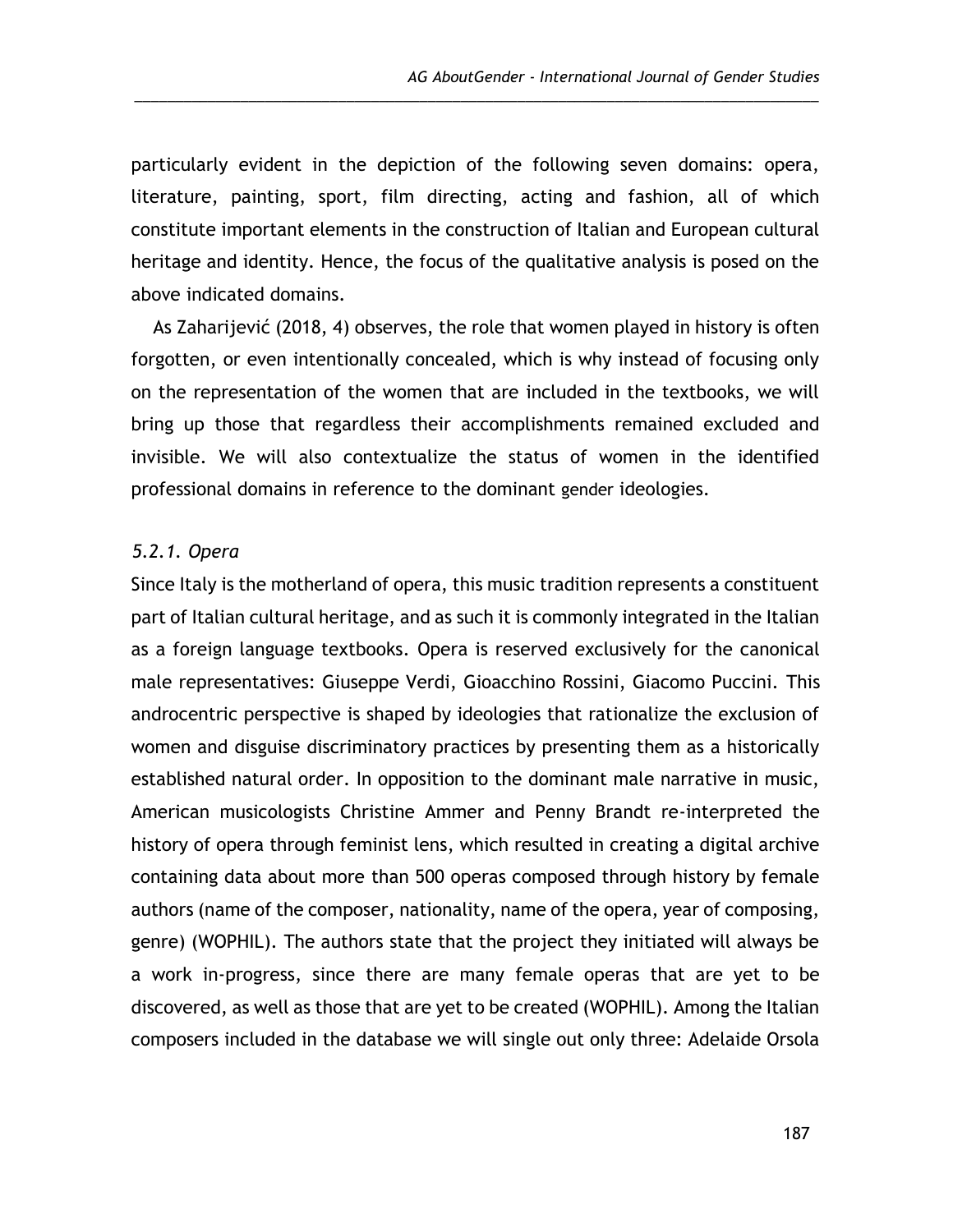*Vučenović*

Appignani, the composers of five operas in the period between 1827 and 1876, Carolina Uccelli (4 operas) and Carlotta Ferrari (3 operas). All three authors are representatives of nineteenth-century Italian opera tradition, and some of their work at the time received appraisal by the audience (Michelon 2019).

\_\_\_\_\_\_\_\_\_\_\_\_\_\_\_\_\_\_\_\_\_\_\_\_\_\_\_\_\_\_\_\_\_\_\_\_\_\_\_\_\_\_\_\_\_\_\_\_\_\_\_\_\_\_\_\_\_\_\_\_\_\_\_\_\_\_\_\_\_\_\_\_\_\_\_\_\_\_\_\_\_\_\_\_\_\_\_\_

The abundant list of more than 500 female opera composers is a testimony that women played an active role in this field, however, their achievements remained excluded from the official culture and the male-dominated opera canon. In the article *Why is nobody performing operas by female composers* the journalist Elizabeth Davis (2016) reflects upon the issue of the invisibility of female composers, concluding that even though it is impossible to change the past, marked by the dominance of male composers on the opera stages, it is nonetheless possible to intervene on the present by introducing female composers in the theaters, and perhaps more importantly, including them in the textbooks.

### *5.2.2. Literature*

Alongside with opera, literature constitutes another field of women's exclusion. Within the field of literature it is possible to identify only one female author -Oriana Fallaci. The exclusion of female writers from textbooks comes as a result of their marginalized position in the traditional literary canon, defined from a feminist perspective as a patriarchal institution whose norms and values are created by the privileged male elite (Robinson 983, 84). In this light, literary canon can be interpreted as ideological instrument that legitimizes unequal relations of power, presenting them as indisputable objective knowledge. As Tyson (2006, 82- 83) points out: "unless the critical or historical point of view is feminist, there is a tendency to under-represent the contribution of women writers", which is certainly confirmed through the marginalization of women in the traditional literary canon, and consequently their exclusion from anthologies and textbooks.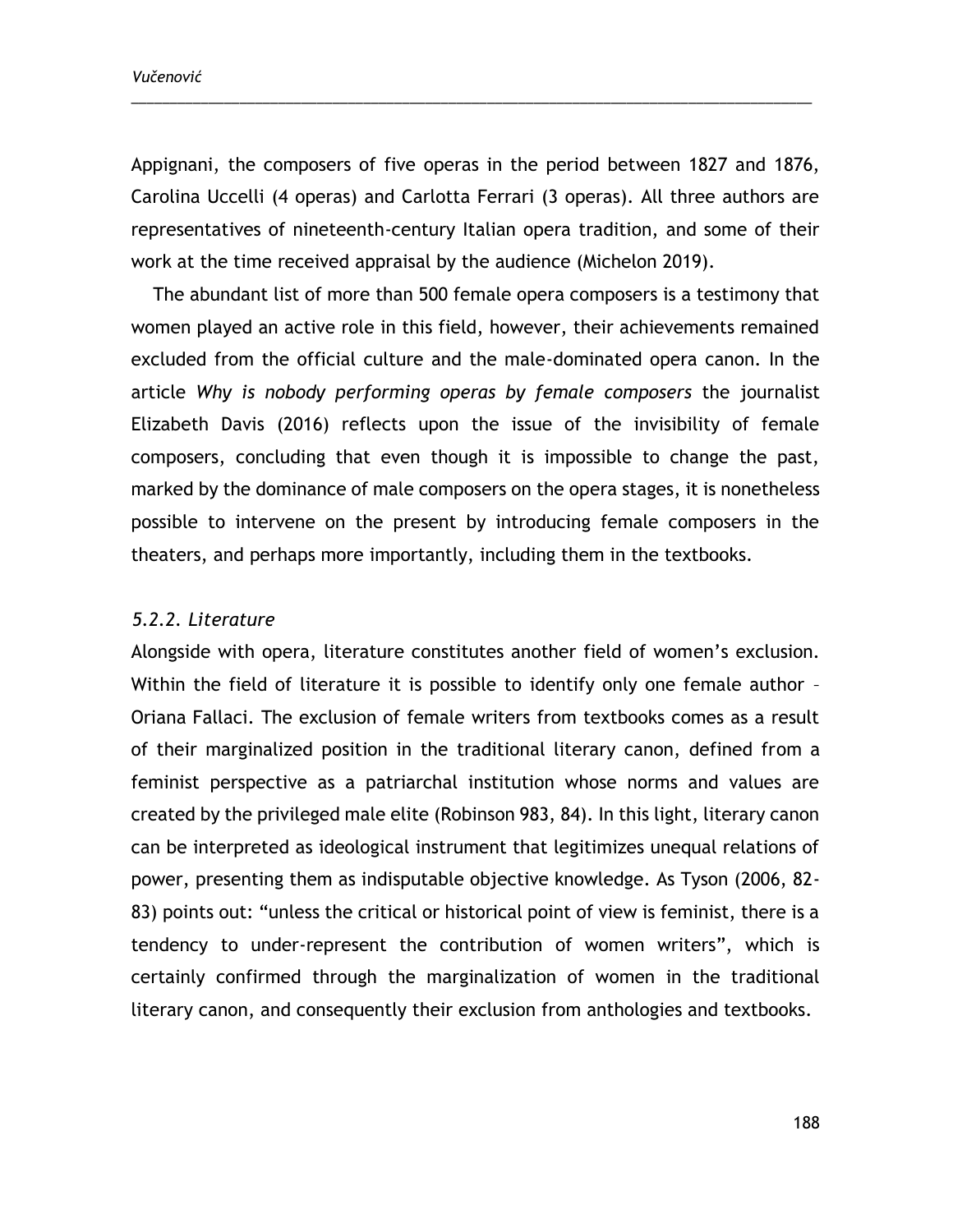Although literature has been traditionally portrayed as a male field, there are many female writers whose valuable work and contributions are left out. The first Italian novel written by a female author is considered to be *Urania* by Giulia Bigolina. The novel dates back to the 16<sup>th</sup> century, but it was published for the first time only in 2002 (Vescio 2018). Another example of marginalization involves the Italian literary academy – Accademia dell'Arcadia, which in the course of the 18<sup>th</sup> century counted around 450 female poets. Even so, Faustina Maratti Zappi and Petronilla Paolini Massimi are the only two Arcadia poets whose names didn't fall in oblivion, both however are usually only vaguely mentioned and kept on the margins of literature (Vescio 2018).

\_\_\_\_\_\_\_\_\_\_\_\_\_\_\_\_\_\_\_\_\_\_\_\_\_\_\_\_\_\_\_\_\_\_\_\_\_\_\_\_\_\_\_\_\_\_\_\_\_\_\_\_\_\_\_\_\_\_\_\_\_\_\_\_\_\_\_\_\_\_\_\_\_\_\_\_\_\_\_\_\_\_\_\_

The tendency to exclude women writers from the official canon and curriculum protracts throughout the 20<sup>th</sup> century, and perhaps one of the most striking examples in this regard is Sibilla Aleramo, the author of the novel *Una donna*, considered to be a milestone of Italian feminism (Vescio 2018). In the novel the author treats the position of women in the Italian society from the perspective of personal experience, marked by inner conflicts and the difficulties to reconcile motherhood and personal ambitions. Among the important social matters treated in the novel stands out the act of rape, written for the first time in the Italian literature in the first-person point of view, from the victim's perspective (*Ibidem*).

Elsa Morante, the first female author who received the most prestigious Italian literary award *Strega*, was described as an author whose writing had the force of a political act. Her friend Raffaele La Capria, also a writer, stated the following regarding the awarded novel: "It is a book full of strength and imagination. It seems (no hard feelings!) impossible that it has been written by a woman" (*Ibidem*). Although La Capria spoke with no malice intended, his attitude however suggests that discrimination is a naturalized component of the patriarchal consciousness. In regard to the success and recognition of Italian female writers, the work of Grazia Deledda is taken as a main reference point, given the fact that the author in 1926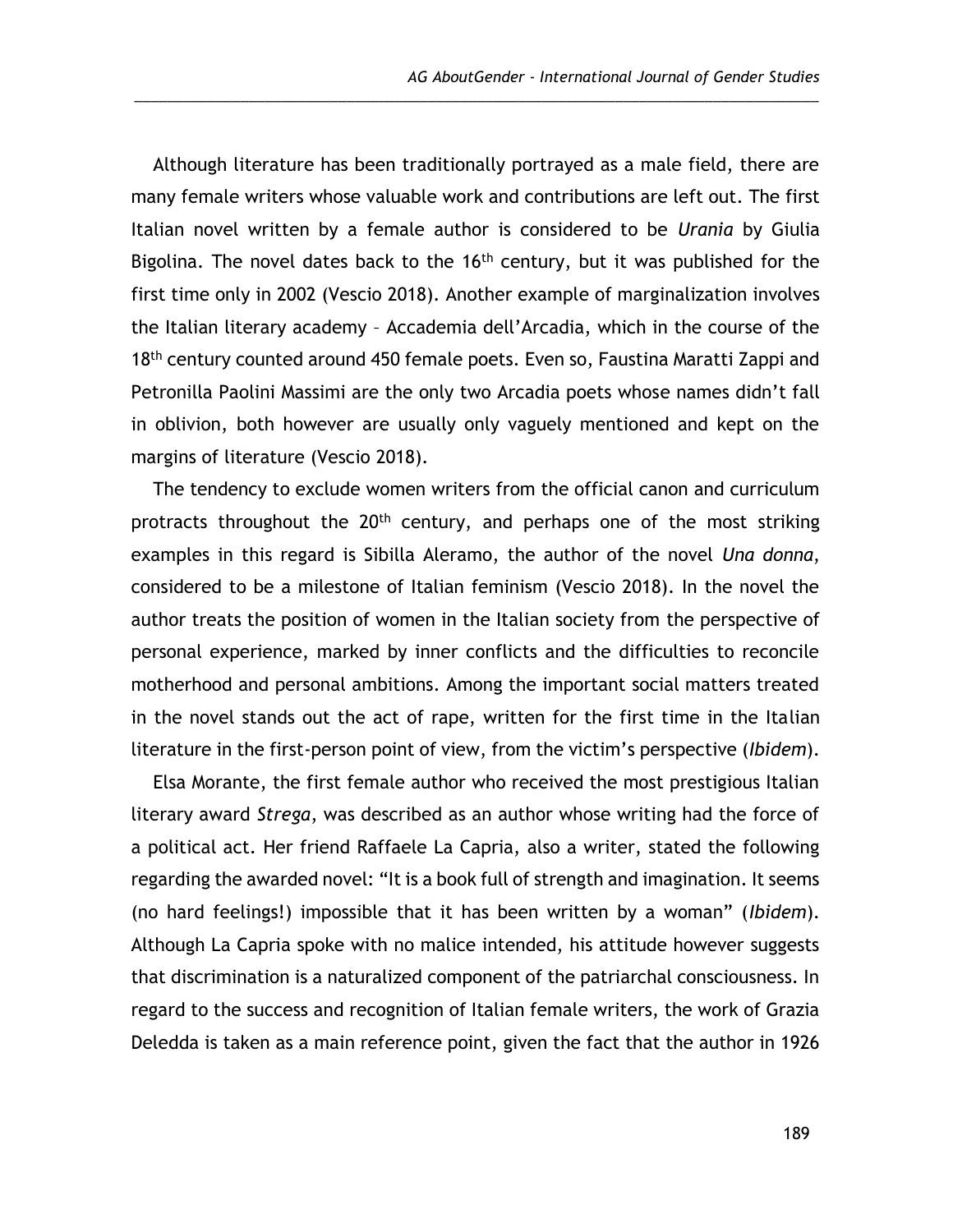won the Nobel Prize in literature and became the second out of 14 women that received this prestigious international award (until 2019). Nonetheless, it seems that even the highest literary recognition makes little or no difference at all in regard to the acknowledgment of female authors in the Italian literary tradition. At least that is what suggests *Rosa fresca aulentissima,* the anthology of Italian literature published in 2009, in which the name of Grazia Deledda is only vaguely mentioned, together with Sibilla Aleramo (Palumbo 2014), while some less noted male authors receive far more attention (*Ibidem*). When asked about the marginalization of women in the anthologies of literature the publishers respond that the education system imposes a specific curriculum that hinders all potential changes towards inclusion (*Ibidem*).

\_\_\_\_\_\_\_\_\_\_\_\_\_\_\_\_\_\_\_\_\_\_\_\_\_\_\_\_\_\_\_\_\_\_\_\_\_\_\_\_\_\_\_\_\_\_\_\_\_\_\_\_\_\_\_\_\_\_\_\_\_\_\_\_\_\_\_\_\_\_\_\_\_\_\_\_\_\_\_\_\_\_\_\_\_\_\_\_

### *5.2.3. Painting*

Female painters are not included in textbooks, and the rationale beneath the exclusion is once again attributable to the patriarchal ideologies embedded in the art canon.

In the first edition of Janson's History of Art established as the classic and seminal work about the Western art, not a single female author was included (Broude and Garrard 1996, 16). In some of the further editions that followed women were included, remaining however under-represented – for instance, analyzing the edition from the 1987 the art historian Bridget Quinn discovers that on over 800 pages depicting the entire history of art there are only 16 women (Gotthardt 2017). In an attempt to overcome the dominant androcentric paradigm in art the author writes an entertaining essay collection *Broad Strokes: 15 Women Who Made Art and Made History (in That Order)* where she provides an alternative, feminist outlook on the art history from 1600 to the present day and sheds light on 15 women artists excluded from the official mainstream art canon. The book includes the Italian baroque artist Artemisia Gentileschi, who was creating her art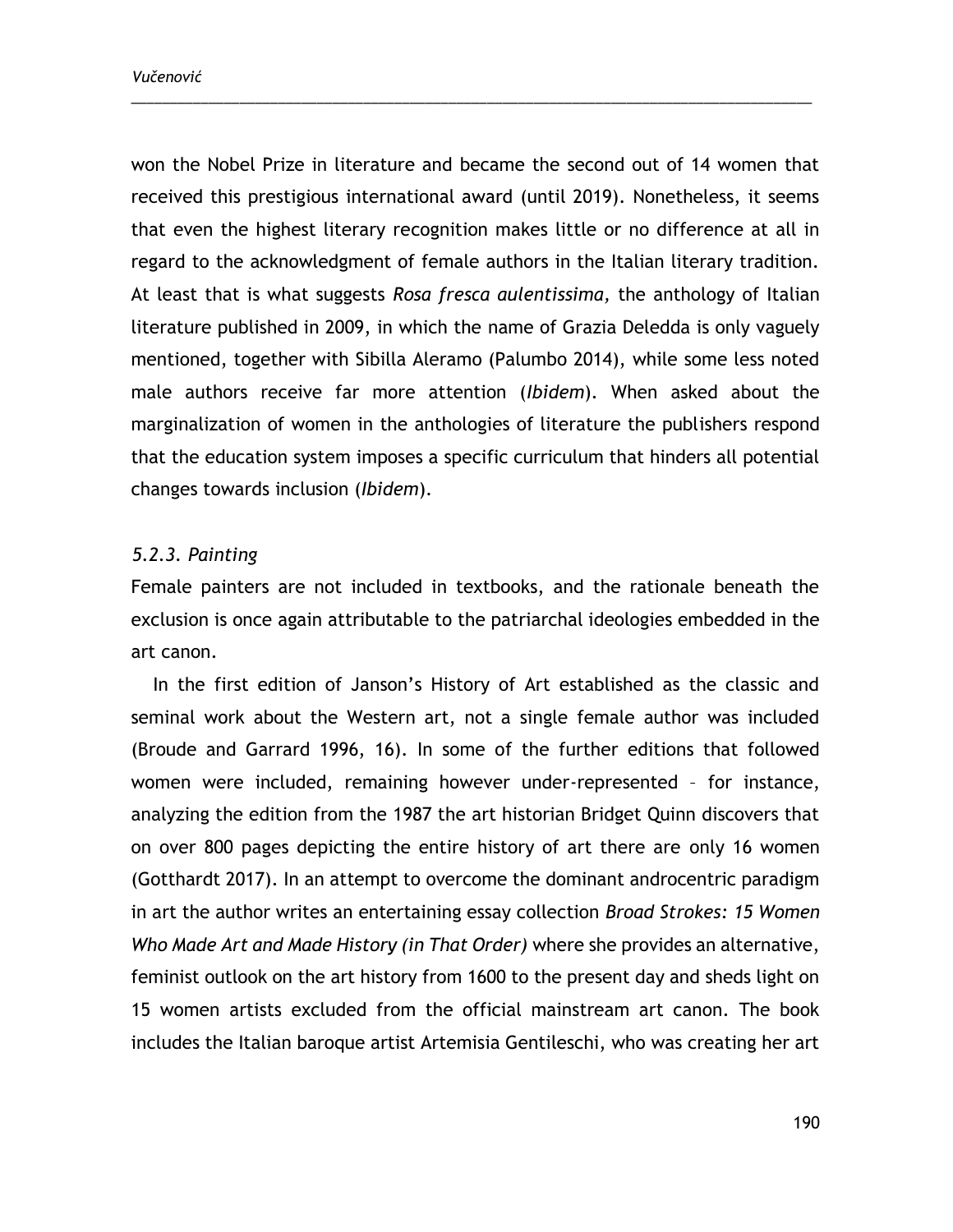in the  $17<sup>th</sup>$  century, however it was only during the era of feminist revision of the art-historical canon in the 1970s that she was (re)discovered and recognized as one of the most important women painters (Bal 2005). Due to tragic events that left a deep mark on her personal life – as a young girl she was raped by her art teacher, Artemisia Gentileschi became a symbol of feminist rebellion against the patriarchal power and violence, and even though her position in the canon remains marginal (Bal 2005), in a modern feminist culture she achieved cult status as a feminist heroine (Bohn 2005, 107).

\_\_\_\_\_\_\_\_\_\_\_\_\_\_\_\_\_\_\_\_\_\_\_\_\_\_\_\_\_\_\_\_\_\_\_\_\_\_\_\_\_\_\_\_\_\_\_\_\_\_\_\_\_\_\_\_\_\_\_\_\_\_\_\_\_\_\_\_\_\_\_\_\_\_\_\_\_\_\_\_\_\_\_\_

#### *5.2.4. Sport*

Except for one female tennis player, Silvia Farina, all the other exponents of sport are men (10). According to the Nielsen Company report (2018, 5) on the commercial success and audience reception of sport involving 18 world's countries from 4 continents in the period between 2013 and 2017, football is ranked as the most popular, while basketball occupies second place on the scale. It seems that the commercial success was not a decisive criterion for selection, since less popular sports such as volleyball, swimming, gymnastics, are also included and overall equally distributed as football and basketball. In some of these sports women have active roles and achieve noticeable success at various competitions, including the Olympics and European and world cups, however, they remain excluded from textbooks. Here we will limit ourselves to mentioning just a few representative Italian female athletes: Sara Simeoni, high jumper who won a gold medal at the Summer Olympics in 1980, two times a world recorder in women's high jump (Pisa 2015); Federica Pellegrini, swimmer who won 8 world and 2 Olympic medals and set more than once a world record (Pisa 2015.); women's national volleyball team that won a gold medal at the FIVB Women's World Championship in 2002, as well as at the World Cup in 2007 and 2011 (Federvolley).

191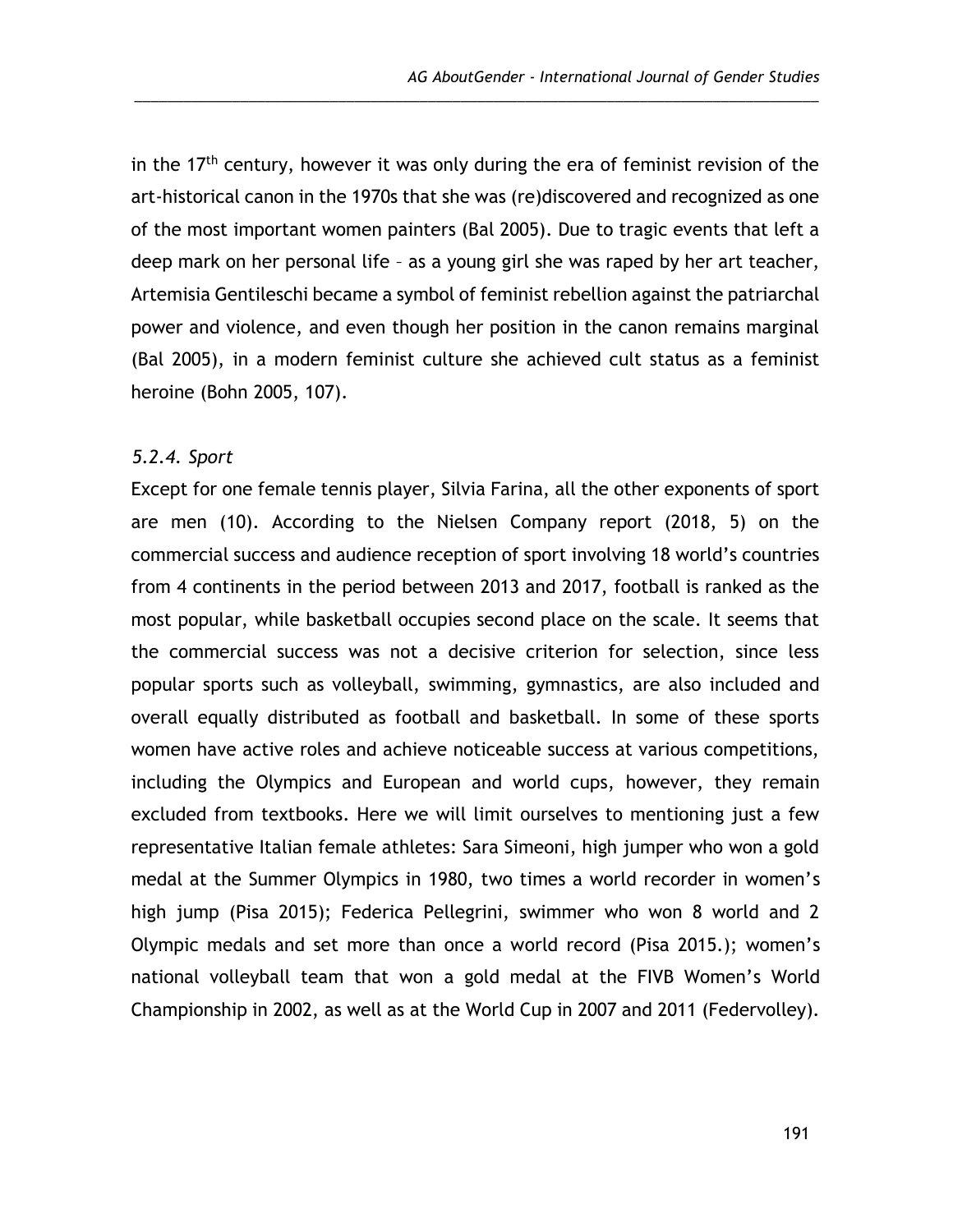*Vučenović*

The exclusion of women athletes from textbooks is a mere reflection of their marginalized position in the sport community: even though women make up 40% of all sports participation, they are largely ignored by the mainstream media (Hanson 2012, 17). In fact, according to UNESCO women's sport receives only 4% of all sports media coverage, and within that limited space they are often objectified and demeaned (Unesco). Textbooks, in this regard, can provide an alternative gender-balanced image of sport and emphasize the importance of women's accomplishments.

\_\_\_\_\_\_\_\_\_\_\_\_\_\_\_\_\_\_\_\_\_\_\_\_\_\_\_\_\_\_\_\_\_\_\_\_\_\_\_\_\_\_\_\_\_\_\_\_\_\_\_\_\_\_\_\_\_\_\_\_\_\_\_\_\_\_\_\_\_\_\_\_\_\_\_\_\_\_\_\_\_\_\_\_\_\_\_\_

### *5.2.5. Film Directing*

In all textbooks cinematography is presented in a very extensive manner encompassing an ample panorama of different directors and films. The importance attributed to film directing on the one hand, and on the other hand the complete exclusion of women imply that they have no role whatsoever in film making and reinforce the idea of their inferiority in comparison with men. The texts *I grandi registi* ("The great directors") and *Cinema italiano moderno* ("Modern Italian cinema") included in the textbook *Nuovo progetto italiano* construct a narrative of cinematography as the field of male's success and are perhaps the best examples of how the profoundly discriminative perception of film directing as an authentic male activity is presented as a natural order.

The report *Where are women directors?* brivngs together comparative research about the women's position in the European film industry from seven different European countries, including Italy. The obtained results related to the period between 2006 and 2013 demonstrate that the European film culture privileges male directors and perpetuates gender inequalities (EWA 2014, 7). The most important findings can be summarized as follows: paradoxically, even though the share of women and men graduating from film schools is almost equal, 44% of male directors enter the film industry, as opposed to the 24% of women; only 21% of films are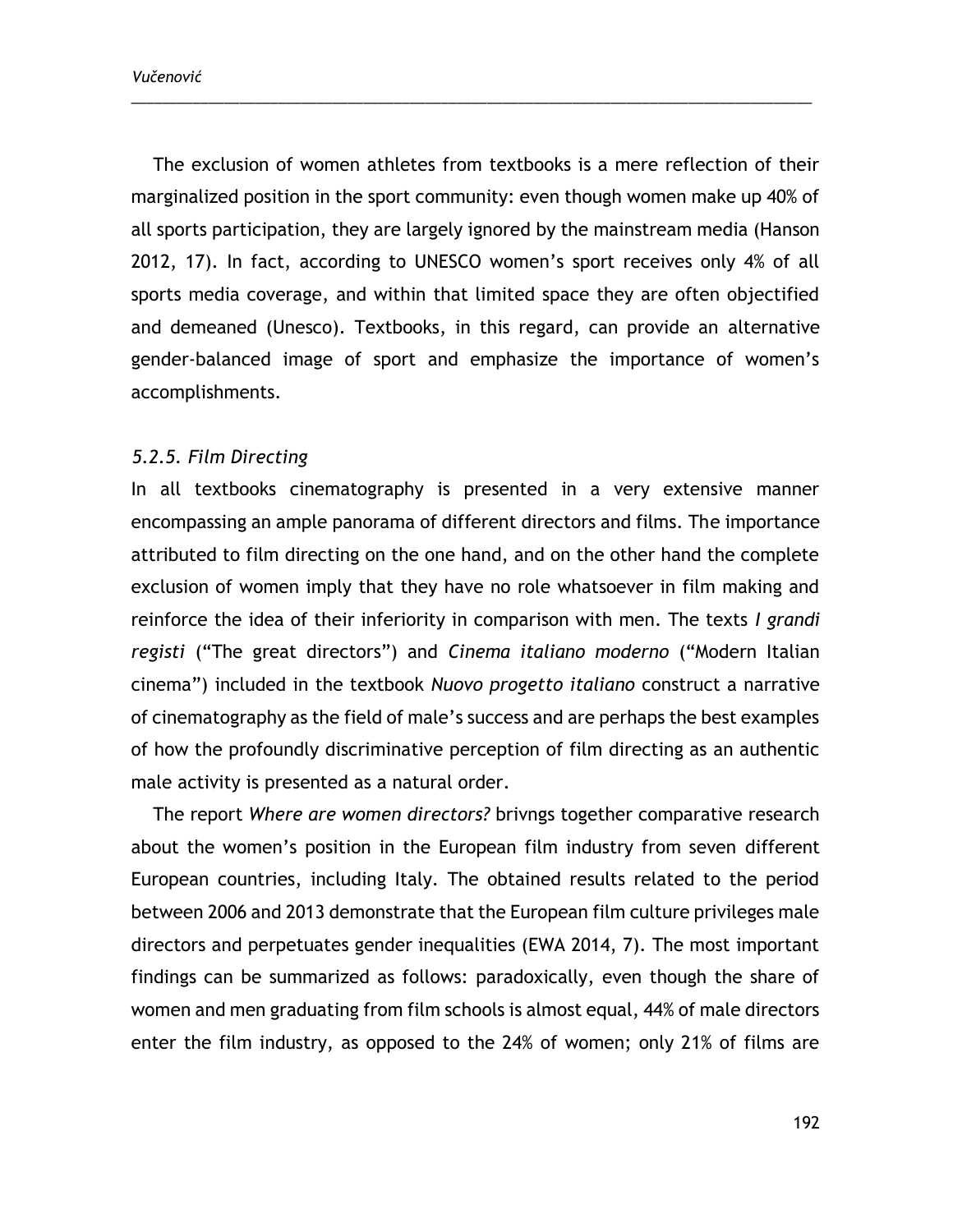directed by a woman; 84% of funding resources is invested into films directed by men (Ivi, 8).

\_\_\_\_\_\_\_\_\_\_\_\_\_\_\_\_\_\_\_\_\_\_\_\_\_\_\_\_\_\_\_\_\_\_\_\_\_\_\_\_\_\_\_\_\_\_\_\_\_\_\_\_\_\_\_\_\_\_\_\_\_\_\_\_\_\_\_\_\_\_\_\_\_\_\_\_\_\_\_\_\_\_\_\_

The presence of women in the film industry is not a mere question of statistics, but an important social issue that can potentially contribute to the transformation of dominant ideologies. In the questionnaires distributed to 900 male and female professionals associated with the European film industry the respondents consider possible social impacts of movies directed by women. In this regard, 85% of respondents states that gender equality in the film industry would impact positively on the status of women, represent women differently in comparison with films directed by men (83%), improve representation of women on screen (78%), and increase the number of women in leadership roles (78%) (Ivi, 71). According to the 90% of respondents the process of inclusion of women in the film industry should be initiated through education, more specifically through the incorporation of more female-directed films in the curriculum (Ivi, 75). Textbooks from the corpus are however limited to conveying the discriminative images of the film culture, depicted through the accumulation of male directors' accomplishments. Contrary to the ideological imagery of film directing in the textbooks, we will remind the names of two accomplished and yet excluded female directors: Francesca Archibugi, the winner of the most prestigious Italian film reward *David di Donatello* for the film *Mignon è partita* in 1989 (Cinquepalmi 2015); and Alice Rohrwacher, a young director affirmed during the last decade – she won *David di Donatello* for the film *Felice come Lazzaro* in 2019, and in 2014 she received Grand Prix at the Cannes Film Festival for the film *Le Meraviglie* (*Ibidem*).

### *5.2.6. Acting*

Actresses are among main famous female representatives, in fact, in *Qui Italia* actresses outnumber actors. However, the inclusion of women does not guarantee gender balanced representation, as a matter of fact, it can be counterproductive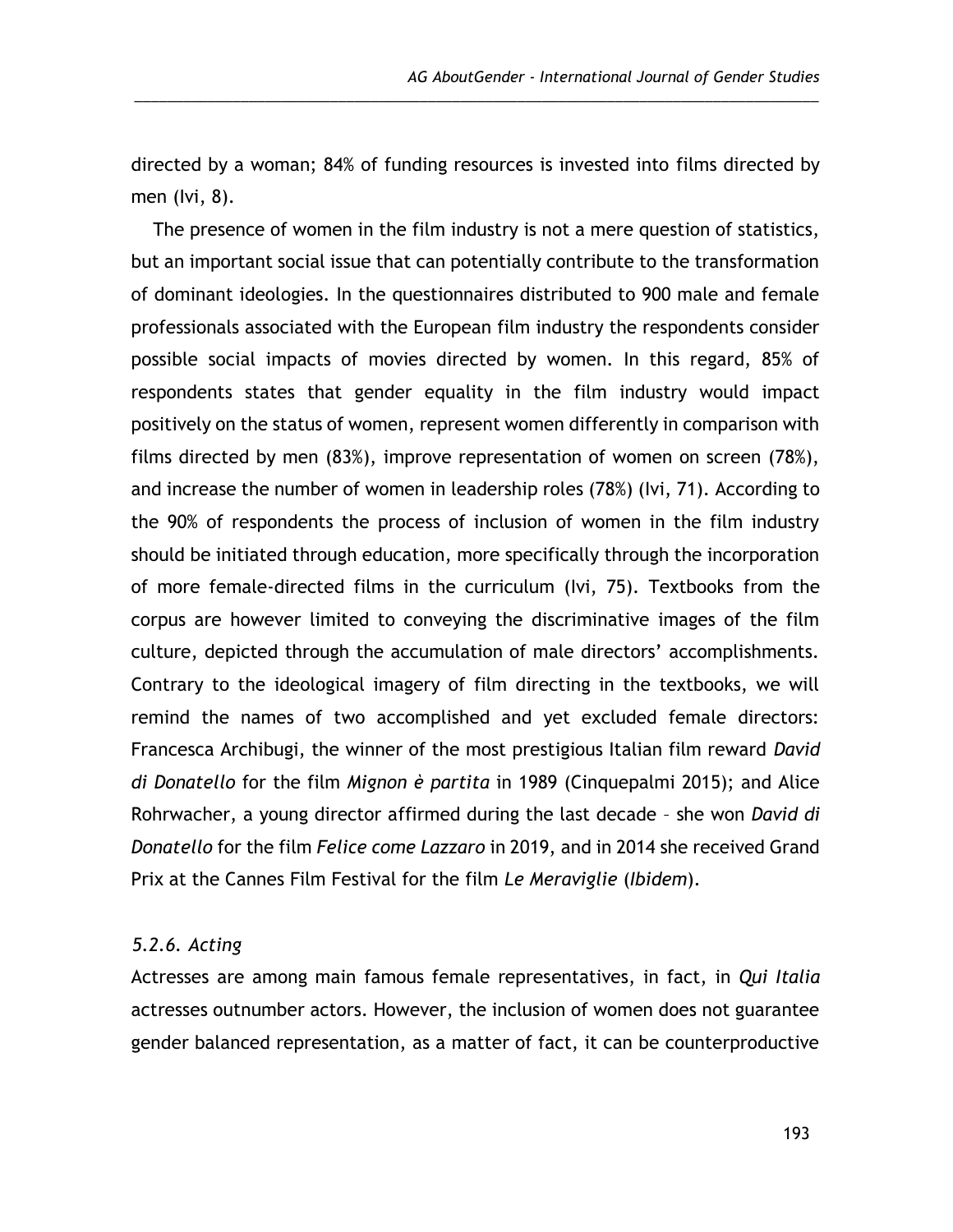and reinforce inequalities if the portrayal of women is embedded with gender stereotypes and sexist implications, which is why providing an answer to the question *how* are women depicted becomes crucial for the analysis – are they presented independently or in relation with male actors; what is outlined as their fundamental value.

\_\_\_\_\_\_\_\_\_\_\_\_\_\_\_\_\_\_\_\_\_\_\_\_\_\_\_\_\_\_\_\_\_\_\_\_\_\_\_\_\_\_\_\_\_\_\_\_\_\_\_\_\_\_\_\_\_\_\_\_\_\_\_\_\_\_\_\_\_\_\_\_\_\_\_\_\_\_\_\_\_\_\_\_\_\_\_\_

In *Qui Italia* we identified one text dedicated to the actress Mariangela Melato and one dedicated to Roberto Benigni. The texts are fundamentally different – the one about the actress is focused on her experiences and opinions regarding vacation, while the one about the actor is centered on his career and professional success. Woman is therefore associated with everyday informal topics, whereas man is seen through lens of his established social role. The text about Benigni contains a sentence that provides a good insight into the relations of power reproduced through textbooks:

*Prima di lui, [hanno vinto l'Oscar] solo Anna Magnani e Sophia Loren* ("Before him only Anna Magnani and Sophia Loren won the Oscar") (Mazzetti *et al*. 2002, 214).

Even though the famous Italian actresses Anna Magnani and Sophia Loren also won the prestigious film award, the international success of Italian cinema is measured through the accomplishments of a male actor. The structure of text with Benigni as the main protagonist and Magnani and Loren as accompanying elements reflects the patriarchal hierarchy where man has a central and woman a peripheral position.

Another example of the propensity to present women in context of their relationship with men is extracted from *Nuovo progetto italiano* and it refers to the description of actors Sofia Loren and Marcello Mastroianni, famous for their numerous collaborations on screen. The description of Sophia Loren contains a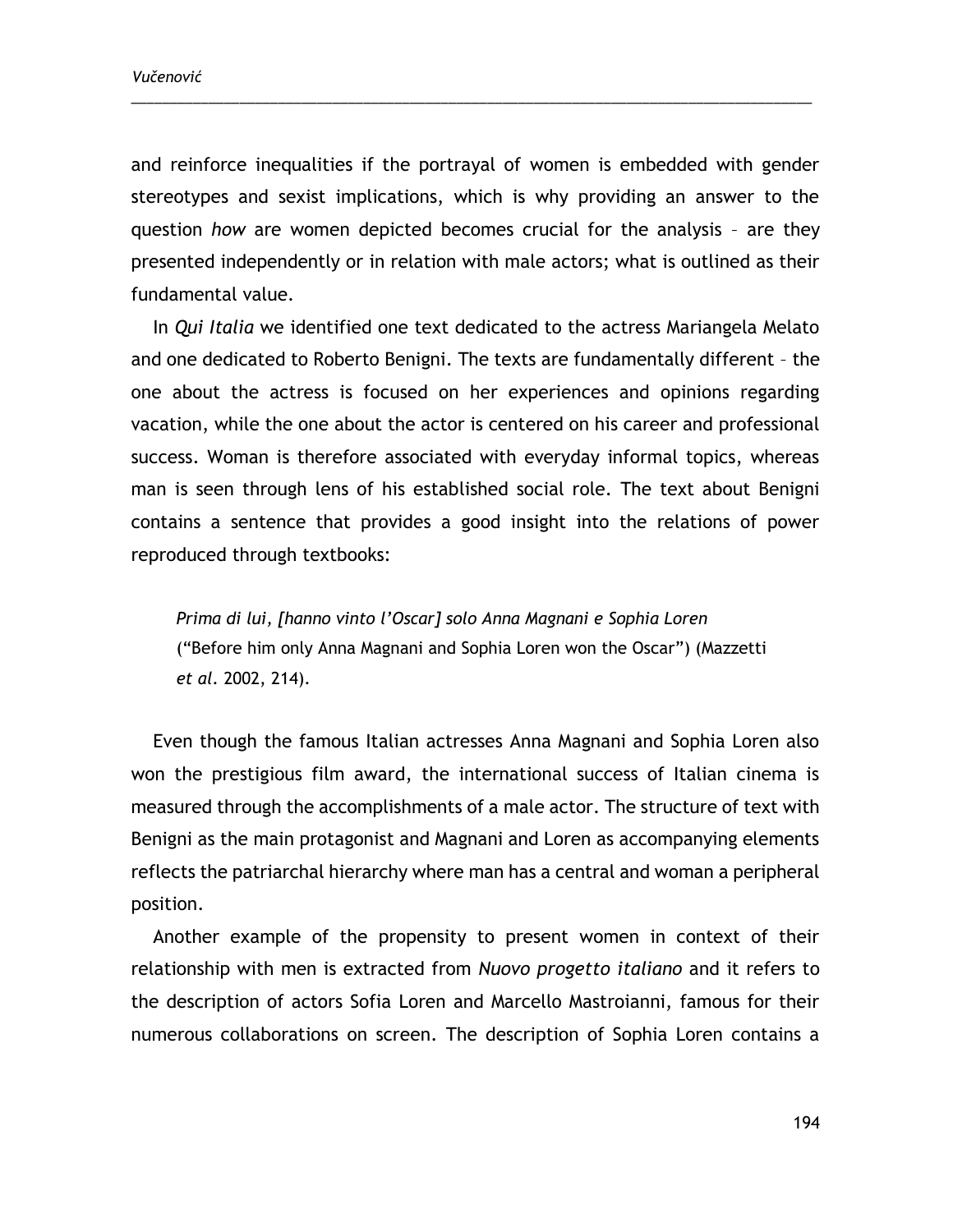sentence in which the actress's professional success is additionally emphasized through the reference to her collaboration with Mastroianni:

\_\_\_\_\_\_\_\_\_\_\_\_\_\_\_\_\_\_\_\_\_\_\_\_\_\_\_\_\_\_\_\_\_\_\_\_\_\_\_\_\_\_\_\_\_\_\_\_\_\_\_\_\_\_\_\_\_\_\_\_\_\_\_\_\_\_\_\_\_\_\_\_\_\_\_\_\_\_\_\_\_\_\_\_

*Ha recitato in importanti film internazionali, mentre indimenticabili sono le commedie insieme a Mastroianni* ("She acted in important international films, and the comedies with Mastroianni are unforgettable") (Marin and Magnelli 2006, 114).

As opposed to this, the description of Marcello Mastroianni's career doesn't contain references to Sophia Loren, which implies that the value of women increases when presented with an established male figure, whereas the value of men is not conditioned or determined by his relation with women.

Another example of devaluing women's professional engagement can be found in sentences in which the priority is given to their physical attractiveness rather than their professional accomplishments. Both examples that follow are extracted from the *Nuovo progetto italiano's* text *I grandi interpreti del passato* ("The great performers of the past"), dedicated to the famous Italian actors, among which Sophia Loren and Monica Bellucci:

*Grazie alla sua straordinaria bellezza e al suo talento, Monica Bellucci sta facendo una grande carriera internazionale* ("Thanks to her extraordinary beauty and talent, Monica Bellucci is building a big international career") (Marin and Magnelli 2006, 113).

*Sofia Loren: napoletana, simbolo della bellezza mediterranea. È stata la prima attrice a vincere il premio Oscar per un film non-americano* ("Sofia Loren: Neapolitan, symbol of the Mediterranean beauty. She was the first actress to win an Oscar for a non-american movie") (Marin and Magnelli 2006, 114).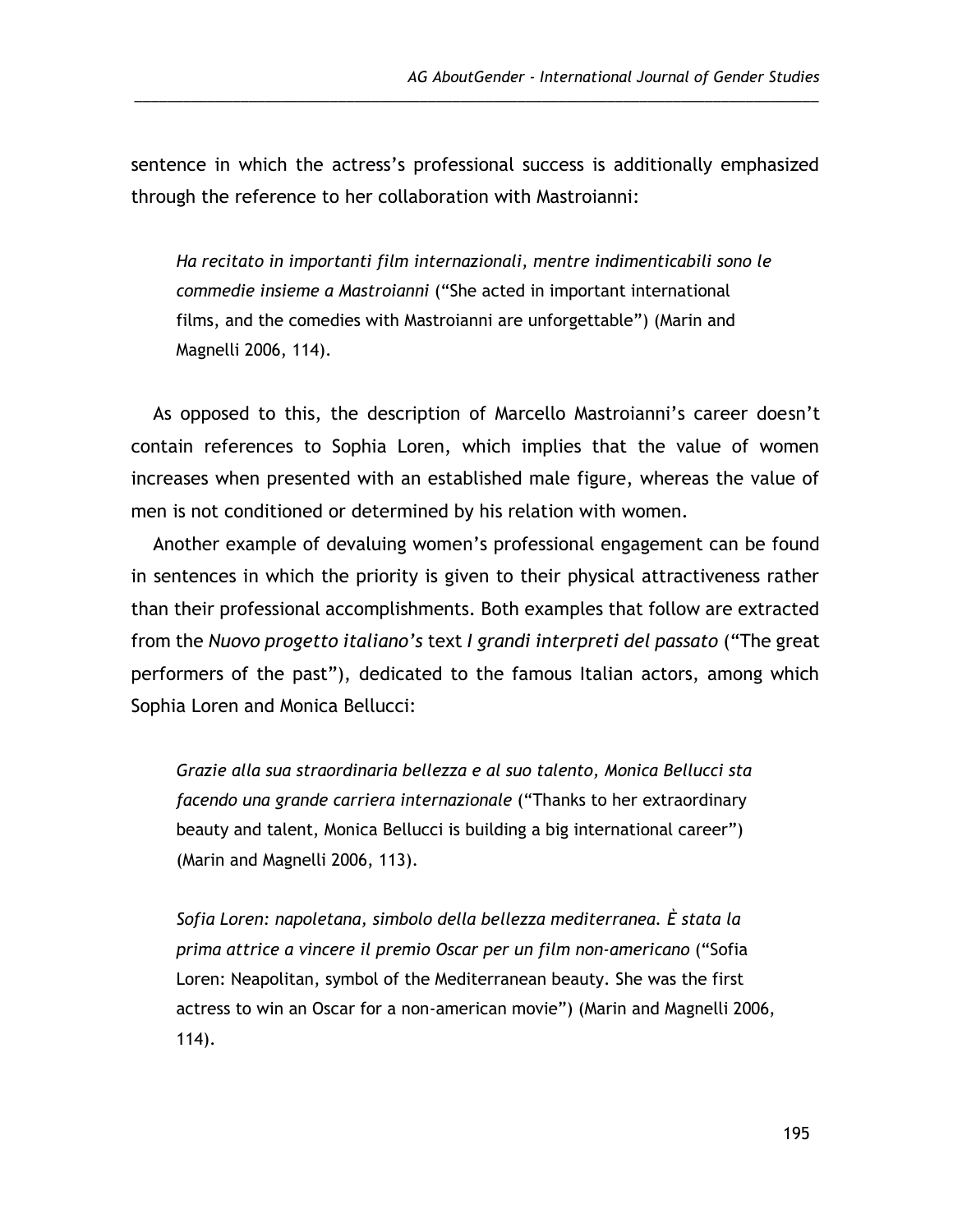*Vučenović*

From a critical feminist perspective, the emphasis on beauty is far more detrimental for women than it may seem at first glance. From this standpoint beauty standards of Western society constitute vehicles for the oppression of women (Forbes *et al*. 2007, 266). The negative effects of beauty ideals are multifaceted and complex, as they, among other things "shift social awareness from women's competencies to superficial aspects of their appearance" (Forbes *et al*. 2007, 266), like in the case of the portrayal of two famous actresses. According to Scott (1997, 12), one of the oppressive effects of beauty ideals derives from the presumption that beauty is woman's most important attribute, which is exactly what the above indicated description of actresses imply.

\_\_\_\_\_\_\_\_\_\_\_\_\_\_\_\_\_\_\_\_\_\_\_\_\_\_\_\_\_\_\_\_\_\_\_\_\_\_\_\_\_\_\_\_\_\_\_\_\_\_\_\_\_\_\_\_\_\_\_\_\_\_\_\_\_\_\_\_\_\_\_\_\_\_\_\_\_\_\_\_\_\_\_\_\_\_\_\_

Another problematic depiction can be identified in the lesson centered on the events that marked the 20<sup>th</sup> century, which contains the following sentence: *Marilyn Monroe è diventata il mito della femminilità.* ("Marilyn Monroe became the myth of femininity".) Both femininity and masculinity represent social constructs that are closely related to and reinforce gender stereotypes. According to Windsor (2015, 893) femininity is a socializing ideology that tends to cast "some forms of femininity as hegemonic, or dominant, while marginalizing and subordinating other versions of femininity". In the patriarchal context, femininity also implies the specific physical characteristics that women are supposed to embody in order to satisfy the conventional standards of attractiveness and attract the opposite sex (Windsor 2015, 894). According to BBC, Marilyn Monroe "is perhaps Hollywood's most enduring sex symbol". Since the actress is remembered as the world's most famous sex symbol of all times, the kind of femininity that she embodies is based on objectification, and as such it reflects the oppressive effects of beauty ideals (Forbes *et al*. 2015, 266). Since in this example femininity – a complex and fluid concept, is reduced to the objectified female figure, we consider it to be highly inappropriate for educational materials.

196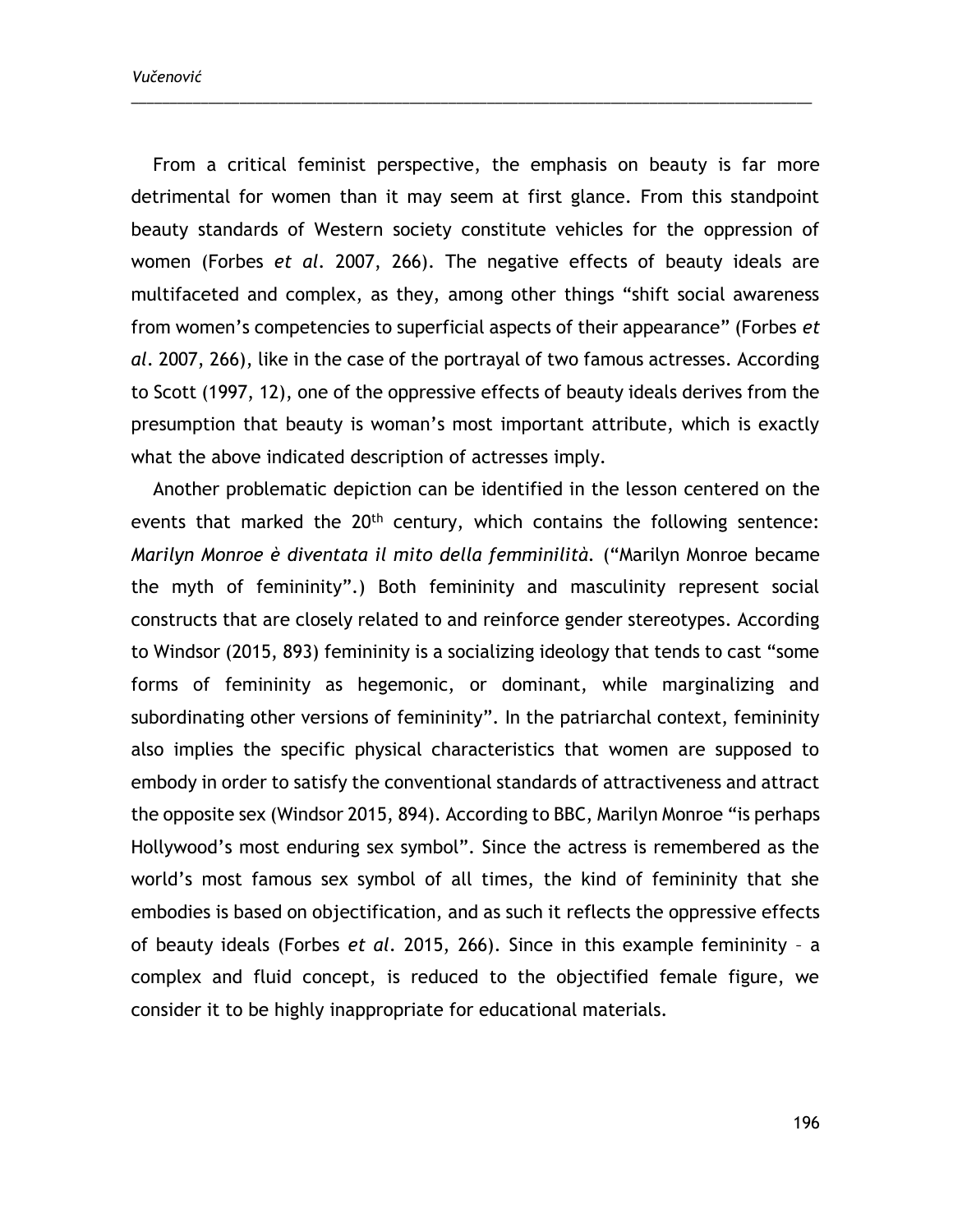### *5.2.7. Fashion*

Textbooks sustain the imagery of fashion as a male-dominated field, however, unlike in some of the previously analyzed domains, female figures are also included.

\_\_\_\_\_\_\_\_\_\_\_\_\_\_\_\_\_\_\_\_\_\_\_\_\_\_\_\_\_\_\_\_\_\_\_\_\_\_\_\_\_\_\_\_\_\_\_\_\_\_\_\_\_\_\_\_\_\_\_\_\_\_\_\_\_\_\_\_\_\_\_\_\_\_\_\_\_\_\_\_\_\_\_\_

We will focus on one particular example from the textbook *Facilissimo*: *Italia è famosa per i suoi stilisti – Valentino, Fendi, Versace* ("Italy is famous for its stylists: Valentino, Fendi, Versace"). Unlike English, which as a natural gender language mostly doesn't specify sex through human nouns and uses identical forms to indicate both women and men (e.g. *professor*) (Gygax *et al*. 2019, 4), Italian belongs to the group of grammatical gender languages, in which the grammatical gender of human nouns considerably corresponds with the sex of the referent (e.g. *professore/professoressa*) (Ivi, 3). However, the practice of using masculine generics to indicate women is still widespread in Italian language, in spite of the fact that as far as in the 1980s it was identified as a sexist marker (Sabatini 1993) that "reinforces the male-as-default ideology of a patriarchal society" (Paterson 2020). Beyond the ideological interpretation of masculine generics, they also impact language on a practical level, by generating ambiguity and uncertainty about the person they refer to. Such is the case of the above indicated sentence in which due to the fact that Fendi and Versace can refer both to men and women, it is impossible to determine with certainty if "stilisti" is used to indicate the male stylists – Edoardo Fendi and Gianni Versace, or as a generic form indicating the female representatives – Adele Fendi and Donatella Versace. Anyhow, this example confirms the implications of masculine generics identified in the previous research – they are almost always perceived as masculine, and therefore erase women from mental representations but also from discourse (Paterson 2020, 3).

Fashion is another professional sphere in which women have marginalized position. In North America most fashion design students and graduates are women – for instance The Fashion Institute of Technology had 84% women students in 2012

197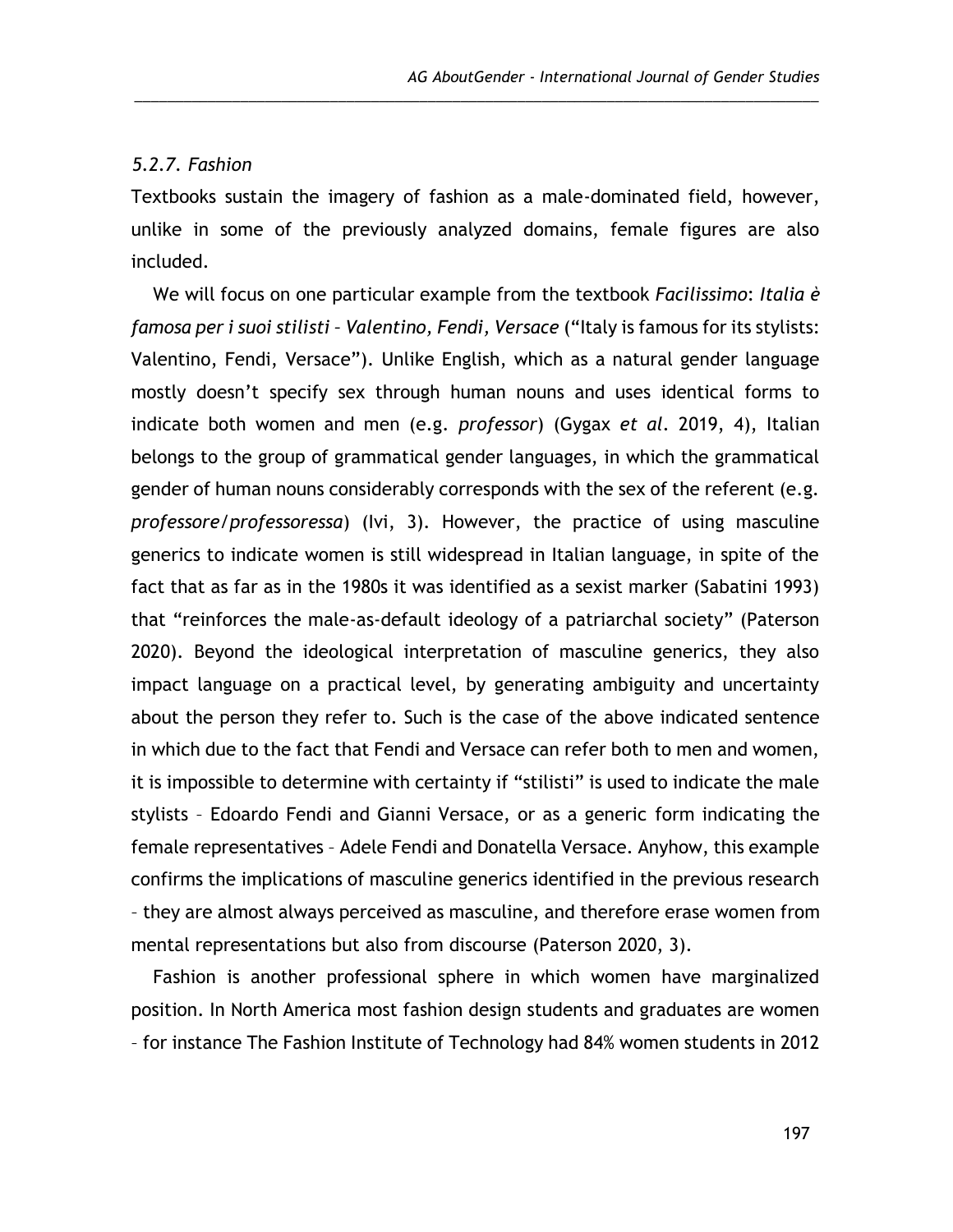and 85 percent of graduates from Parsons New School for Design are women (Stokes 2015, 224). Also, labor market statistics indicate that 53.5% of working designers in the USA are women (Stokes 2015, 224). Yet, men designers are those who receive far more prestigious awards and canonizations (Ivi, 226).

\_\_\_\_\_\_\_\_\_\_\_\_\_\_\_\_\_\_\_\_\_\_\_\_\_\_\_\_\_\_\_\_\_\_\_\_\_\_\_\_\_\_\_\_\_\_\_\_\_\_\_\_\_\_\_\_\_\_\_\_\_\_\_\_\_\_\_\_\_\_\_\_\_\_\_\_\_\_\_\_\_\_\_\_\_\_\_\_

According to the statistical data obtained in a survey conducted by the Business of Fashion magazine, with the aim to shed a light on gender imbalance in fashion, in 2017 out of 371 designers helming the 313 brands surveyed, 40.2% were women (Esposito 2017). The survey also showed that among the world's fashion capitals (New York, Milan, Paris, London), Milan had the lowest proportion of female designers (31%) (Esposito 2017).

## **6. Conclusion**

The study was based upon the hypothesis that the depiction of famous female and male representatives in textbooks reflects androcentric sociocultural narrative, shaped through marginalization and/or exclusion of women from the cultural and professional domains portrayed in the textbooks. The quantitative analysis demonstrated the male prevalence in the selected textbooks – men outnumber women in the professional roles and they also occupy a much wider spectrum of professions. In the field of acting men and women are almost equally distributed, however, the analysis revealed gender inequalities and sexist connotations in the portrayal of women. From the perspective of the four-dimensional framework *exclusion/subordination/degradation/distortion* (Hellinger 1980) textbooks reflect not only exclusion, but also subordination, displayed through prevalence of men in social hierarchies associated with power and prestige, as well as degradation, since women's intellectual capacities and achievements are ignored, in spite of the fact that in each domain, as we demonstrated, there are successful and accomplished female representatives. The hierarchy established through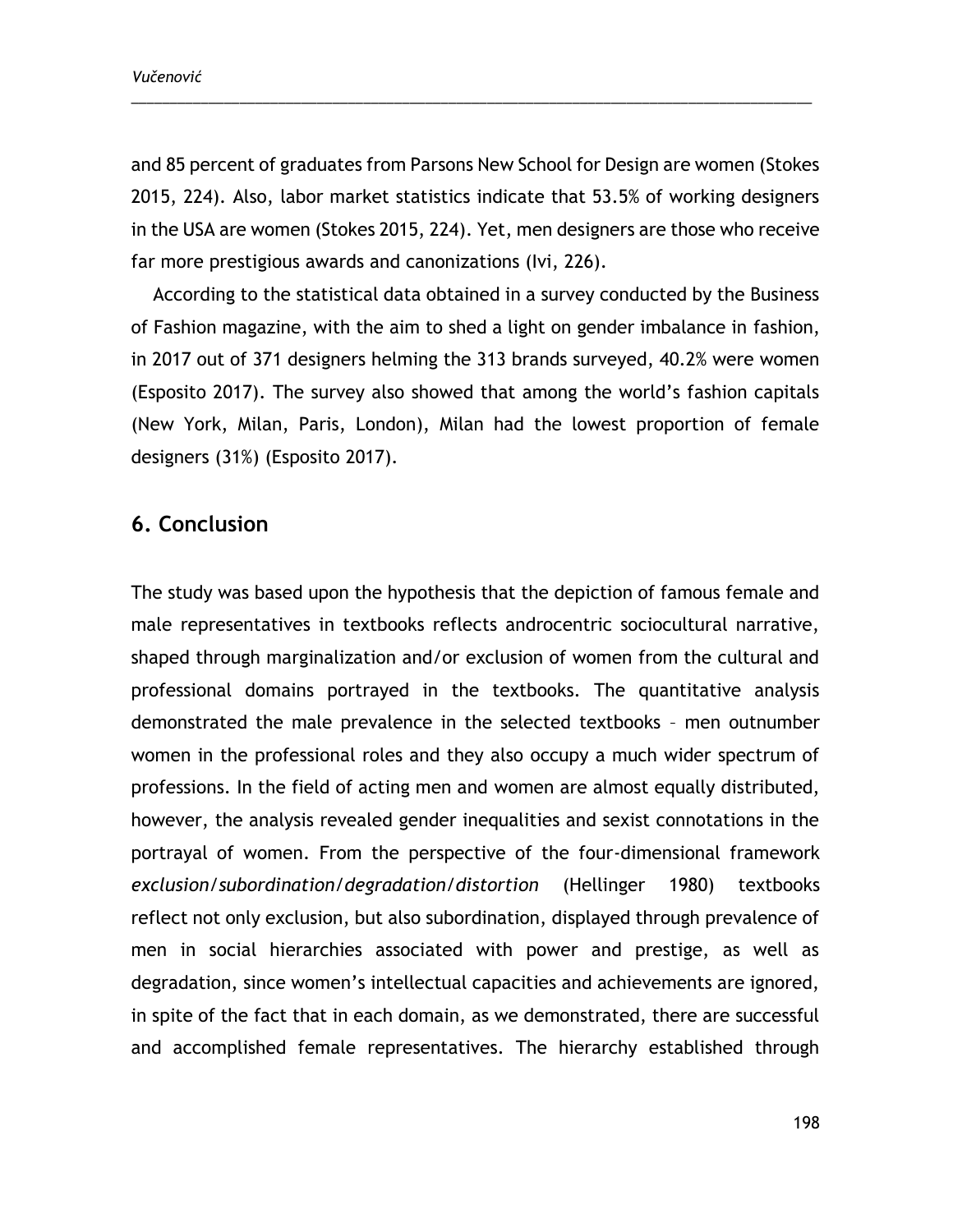textbooks reflects the power-structured relations typical for the traditional patriarchal conception of society – the public sphere is depicted as an authentic male space, and men as creators of art, culture and history. The male-dominated narrative is manifested in all the textbooks comprising the sixteen-year period, which leads to the conclusion that the time factor plays no role whatsoever – the patriarchal ideologies embedded in textbooks persist and progressive tendencies oriented towards inclusion and gender equality are absent from textbooks published in the last decade.

\_\_\_\_\_\_\_\_\_\_\_\_\_\_\_\_\_\_\_\_\_\_\_\_\_\_\_\_\_\_\_\_\_\_\_\_\_\_\_\_\_\_\_\_\_\_\_\_\_\_\_\_\_\_\_\_\_\_\_\_\_\_\_\_\_\_\_\_\_\_\_\_\_\_\_\_\_\_\_\_\_\_\_\_

The portrayal of famous women and men, marked by systematic erasure of women from art, culture and history, indicates that textbooks are cultural products shaped by patriarchal ideologies. As Fairclough (1989, 107) outlines, ideologies are most effective when they are disguised as common-sense. The ideological mechanisms within textbooks present difference, privilege, power as "the way things are: the obvious that goes without saying" (Ebert 1988, 26). Since textbooks naturalize the principle of male as norm, we can conclude that the concept that Millet defines as "sexual politics" constitutes an integral part of "politics of the textbooks" (Apple 1990).

Since discourse is "socially constituted as well as socially constituting" (Breit 2010, 621), it implies that educational discourse not only reflects gender inequalities and sexist ideologies entrenched in society, but it also recreates, reproduces and naturalizes them. The exemplar case analyzed in this study suggests that education, instead of transforming dominant ideologies and contributing to gender equality, continues to "rationalize and strengthen the existing relations of power and mask the conditions of oppression as non-existent" (Darder *et al*. 2016, 1).

Furthermore, in relation to the intercultural perspective, recognized as an important component of foreign language education (Bertucci and Rossetti 2019), the androcentric narrative perpetuated through textbooks, not only legitimizes

199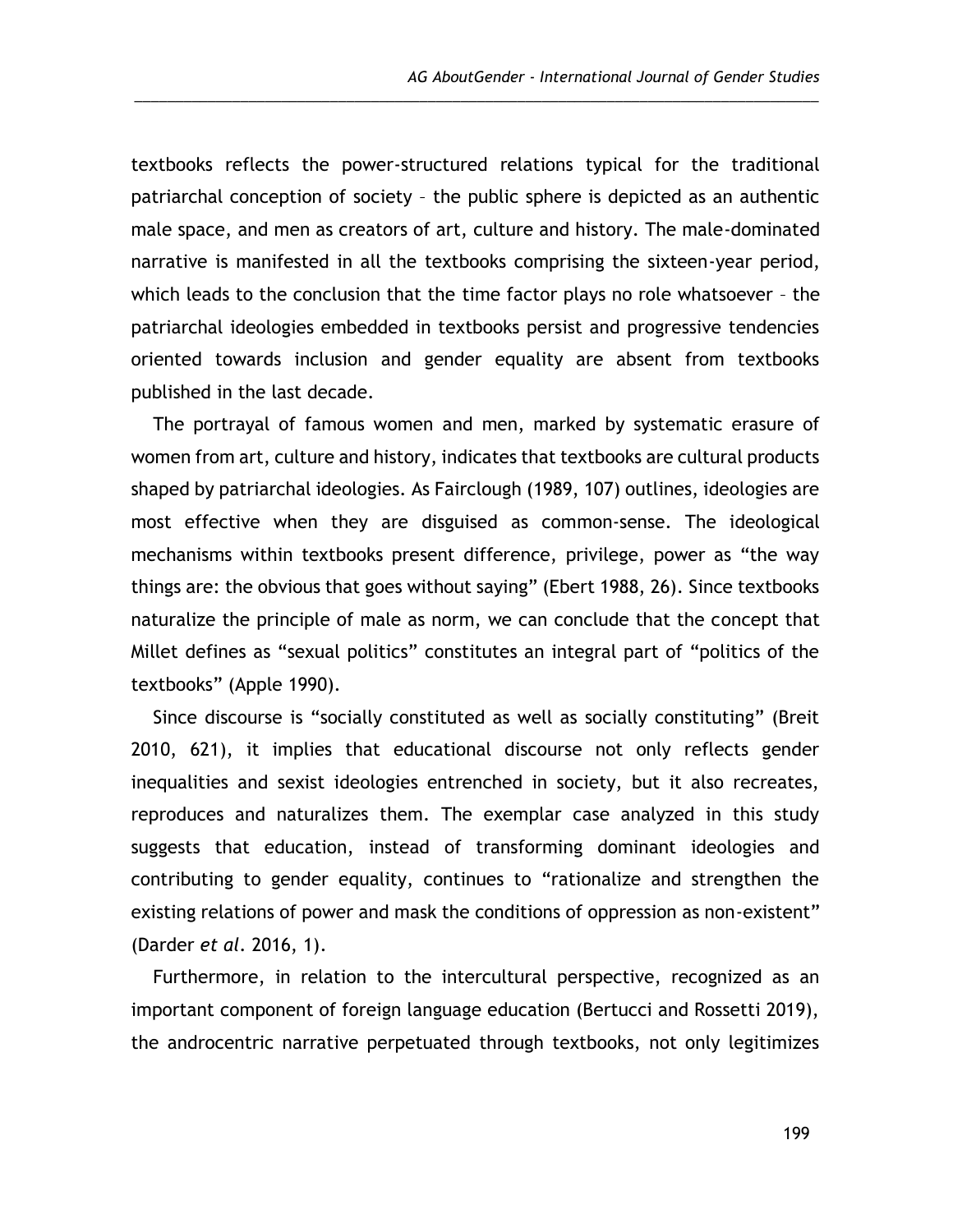gender ideologies, but it can also produce detrimental effects related to the perception and understanding of Italian culture by foreign language learners, given that it can potentially encourage them to perceive the stereotypical vision of Italy as an authentic and non-ideological expression of Italian culture.

\_\_\_\_\_\_\_\_\_\_\_\_\_\_\_\_\_\_\_\_\_\_\_\_\_\_\_\_\_\_\_\_\_\_\_\_\_\_\_\_\_\_\_\_\_\_\_\_\_\_\_\_\_\_\_\_\_\_\_\_\_\_\_\_\_\_\_\_\_\_\_\_\_\_\_\_\_\_\_\_\_\_\_\_\_\_\_\_

Being limited to the critical analysis of textbooks, this study does not provide data and insights about the implications and consequences of gender inequalities and sexism on students, which emerges as one of the fundamental concerns. Therefore, further research on the subject should be more student-centered.

## **References**

- Amini, M. and Birjandi, P. (2012), Gender Bias in the Iranian High School EFL Textbooks, in *English Language Teaching*, vol. 5, no. 2, pp. 134-147.
- Ansary, H. and Babaii, E. (2003), Subliminal Sexism in Current ESL/EFLTextbooks, in *Asian EFL Journal*, vol. 5, no. 1, pp. 1-15.
- Apple, M.W. (1992), The Text and Cultural Politics, in *Educational Researcher*, vol. 21, no. 7, pp. 4-19.
- Bahman, M. and Rahimi, A. (2010), Gender representation in EFL materials: An analysis of English textbooks of Iranian high schools, in *Procedia - Social and Behavioral Sciences*, vol. 9, pp. 273-277.
- Bal, M. (ed. by) (2005), *The Artemisia Files. Artemisia Gentileschi for feminists and other thinking people*, Chicago, Chicago University Press.
- Barton, A. and Namatende-Sakwa, L. (2012), The representation of gender in English textbooks in Uganda, in *Pedagogy Culture and Society,* vol. 20, no. 2, pp. 173-190.
- BBC (2012), The Death of Marilyn Monroe [https://www.bbc.co.uk/programmes/](https://www.bbc.co.uk/programmes/%20p00w1zk0)  [p00w1zk0](https://www.bbc.co.uk/programmes/%20p00w1zk0) (retrieved 20 April 2021).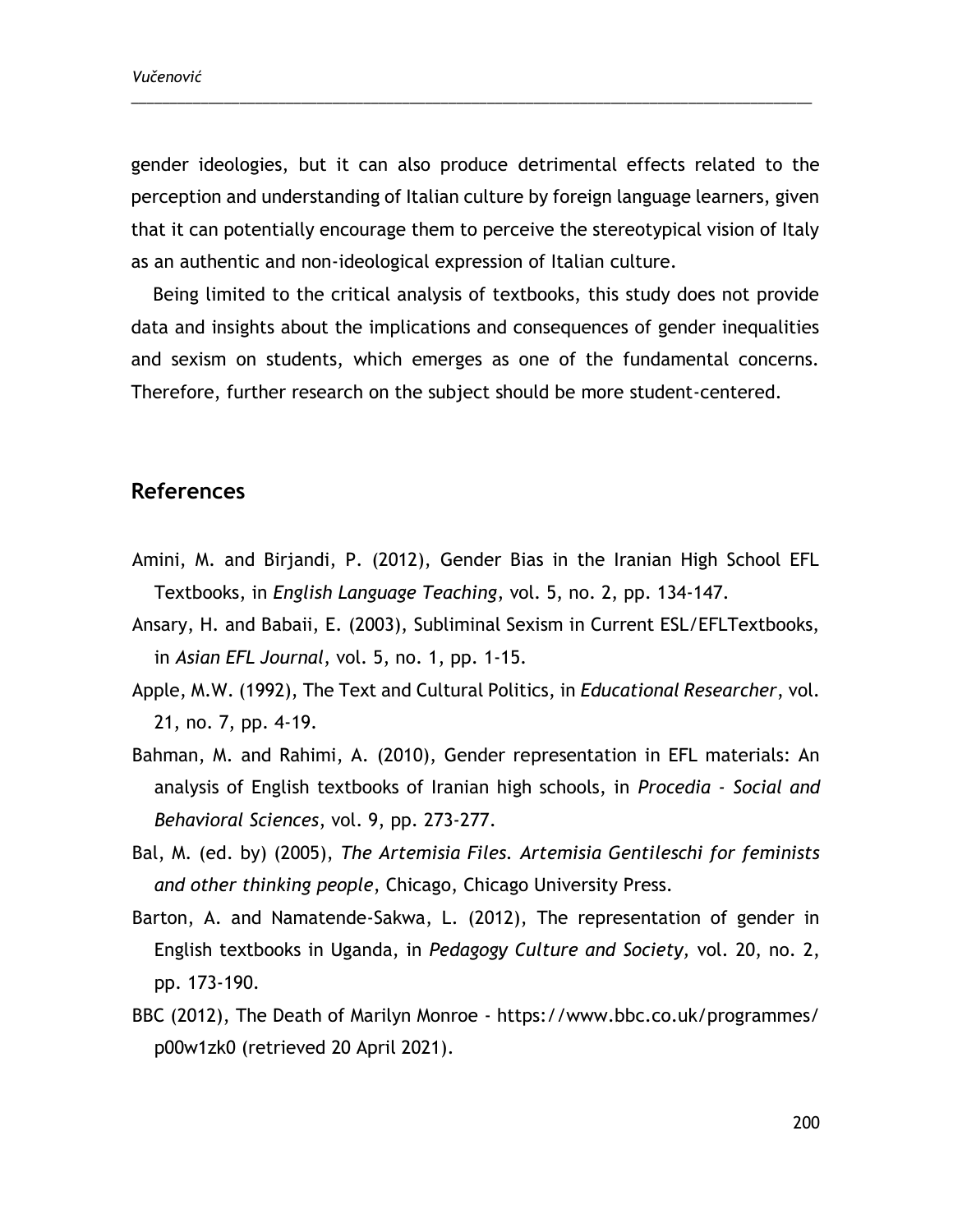Bayyurt, Y. and Litosseliti, L. (eds. by) (2006), "Gender and language in education", in *Gender and language: Theory and practice*, London, Hodder Arnold, pp. 73-89.

\_\_\_\_\_\_\_\_\_\_\_\_\_\_\_\_\_\_\_\_\_\_\_\_\_\_\_\_\_\_\_\_\_\_\_\_\_\_\_\_\_\_\_\_\_\_\_\_\_\_\_\_\_\_\_\_\_\_\_\_\_\_\_\_\_\_\_\_\_\_\_\_\_\_\_\_\_\_\_\_\_\_\_\_

- Bertucci, S. and Rossetti, S. (2019), Quale intercultura? A spasso per manuali d'italiano L2 e LS, in *Bollettino Itals*, vol. 17, no. 78, pp. 27-62.
- Bohn, B. (2005), "Death, Dispassion, and the Female Hero: Artemisia Gentileschi's Jael and Sisera", in Bal M. (ed. by), *The Artemisia Files. Artemisia Gentileschi for feminists and other thinking people*, Chicago, Chicago University Press, pp. 107-128.
- Breit, E. (2010), On the (re)construction of corruption in the media: A critical discursive approach, in *Journal of Business Ethics*, vol. 92, no. 4, pp. 619-635.
- Broude, N. and Garrard, M.D. (1996), *The Power of Feminist Art: The American Movement of the 1970s, History and Impact*, New York, Harry N. Abrams.
- Cinquepalmi, M. (2015), Cinema, quello italiano è roba da uomini, in *Wired*, 26th March - [https://www.wired.it/play/cinema/2015/03/26/speriamo](https://www.wired.it/play/cinema/2015/03/26/speriamo-femmina/?refresh_ce)[femmina/?refresh\\_ce](https://www.wired.it/play/cinema/2015/03/26/speriamo-femmina/?refresh_ce) (retrieved 17 June 2021).
- Curdt-Christiansen, X.L. (2017), "Language Socialization through Textbooks", in Duff, A.P. and May, S. (eds. by), *Encyclopedia of Language and Education*, New York, Springer, pp. 1-16.
- Darder A., Mayo, P. and Paraskeva, J. (eds. by) (2016), "The Internationalization of Critical Pedagogy: An Introduction", in *International Critical Pedagogy Reader*, New York, Routledge, pp. 1-14.
- Davies, E. (2016), Why is nobody performing operas by female composers? in *Classic fm*, 18th February - [https://www.classicfm.com/discover](https://www.classicfm.com/discover-music/periods-genres/opera/operas-female-composers/)[music/periods-genres/opera/operas-female-composers/](https://www.classicfm.com/discover-music/periods-genres/opera/operas-female-composers/) (retrieved 10 June 2021).
- Duff, P.A. (2014), Case Study Research on Language Learning and Use, in *Annual Review of Applied Linguistics*, vol. 34, pp. 233-255.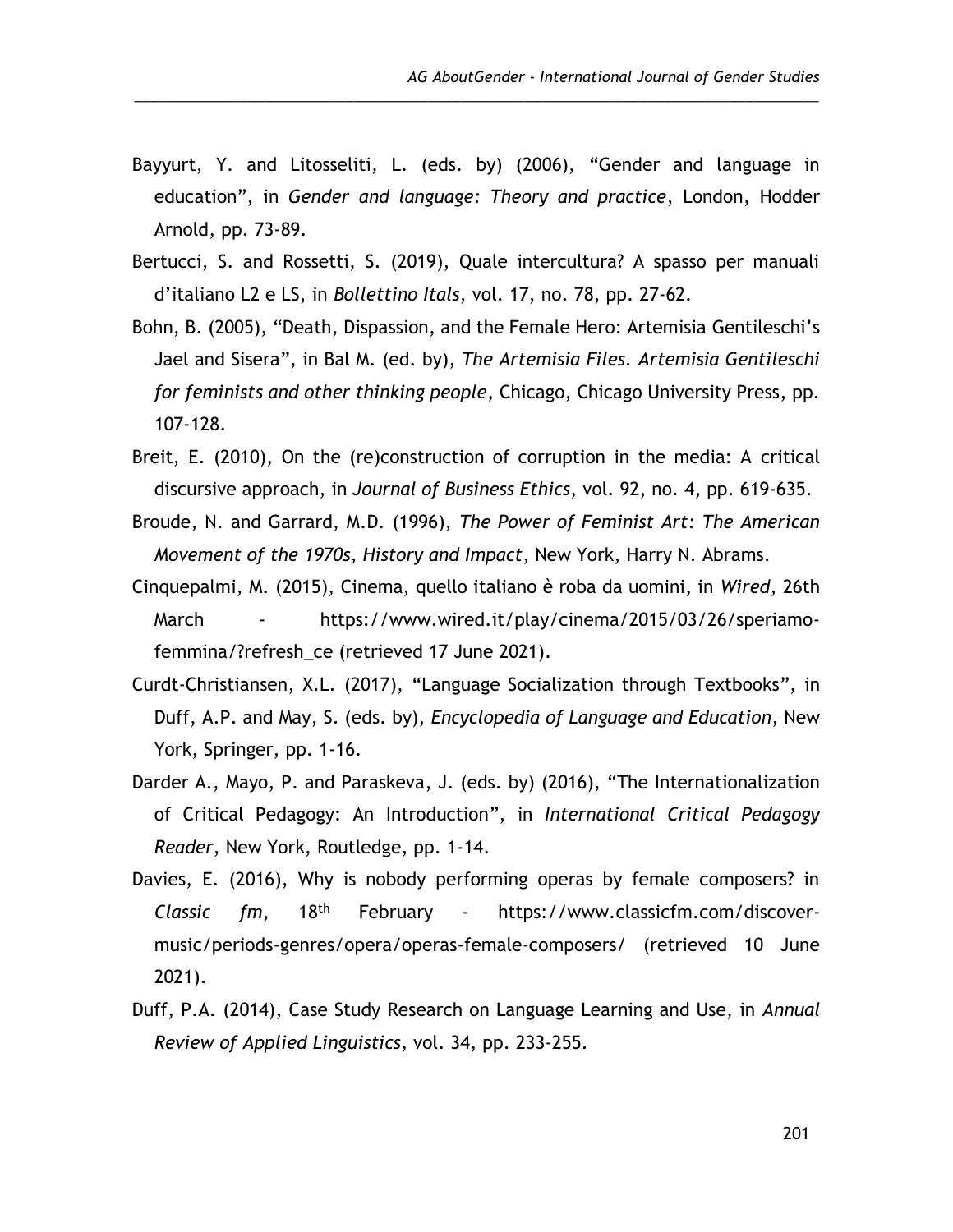Ebert, T.L. (1988), The Romance of Patriarchy: Ideology, Subjectivity, and Postmodern Feminist Cultural Theory, in *Cultural Critique*, vol. 10, pp. 19-57.

\_\_\_\_\_\_\_\_\_\_\_\_\_\_\_\_\_\_\_\_\_\_\_\_\_\_\_\_\_\_\_\_\_\_\_\_\_\_\_\_\_\_\_\_\_\_\_\_\_\_\_\_\_\_\_\_\_\_\_\_\_\_\_\_\_\_\_\_\_\_\_\_\_\_\_\_\_\_\_\_\_\_\_\_\_\_\_\_

- Esposito, C. (2017), Are female designers still a minority in Italian fashion?, in *G-Club*, 13th April - [https://www.nssgclub.com/en/fashion/10447/are-female](https://www.nssgclub.com/en/fashion/10447/are-female-designers-still-a-minority-in-italian-fashion)[designers-still-a-minority-in-italian-fashion](https://www.nssgclub.com/en/fashion/10447/are-female-designers-still-a-minority-in-italian-fashion) (retrieved 10 June 2021).
- Evans, L. and Davies, K. (2000), No sissy boys here: a content analysis of the representation of masculinity in elementary school reading textbooks, in *Sex roles*, vol. 42, no. 3/4, pp. 255-270.
- EWA European Women's Audiovisual Network (2014), Where are the Women Directors? Report on gender equality for directors in the European film industry 2006-2013, Strasbourg, European Women's Audiovisual Network [https://www.ewawomen.com/wp-content/uploads/2018/09/Complete](https://www.ewawomen.com/wp-content/uploads/2018/09/Complete-report_compressed.pdf)[report\\_compressed.pdf](https://www.ewawomen.com/wp-content/uploads/2018/09/Complete-report_compressed.pdf) (retrieved 11 June 2021).
- Fairclough, N. (1989), *Language and Power*, New York, Longman.
- Federvolley Federazione Italiana Pallavolo, *Il medagliere azzurro* <https://www.federvolley.it/> (retrieved 20 May 2021).
- Forbes, G.B., Collinsworth, L.L., Jobe, R.L., Braun, K.D. and Wise, L.M. (2007), Sexism, Hostility toward Women, and Endorsement of Beauty Ideals and Practices: Are Beauty Ideals Associated with Oppressive Beliefs?, in *Seks Roles*, vol. 56, pp. 265-273.
- Gotthardt, A. (2017), These Women Were Missing from Your Art History Books *Artsy*, 19th April - [https://www.artsy.net/article/artsy-editorial-women](https://www.artsy.net/article/artsy-editorial-women-missing-art-history-books)[missing-art-history-books](https://www.artsy.net/article/artsy-editorial-women-missing-art-history-books) (retrieved 20 May 2021).
- Gray, J. (2002), "The global coursebook in English language teaching", in Block, D. and Cameron, D. (eds. by), *Globalization and Language Teaching*, London, Routledge, pp. 151-167.
- Graci, J.P. (1989), Are Foreign Language Textbooks Sexist? An Exploration of Modes of Evaluation, in *Foreign Language Annals*, vol. 22, no. 5, pp. 477-486.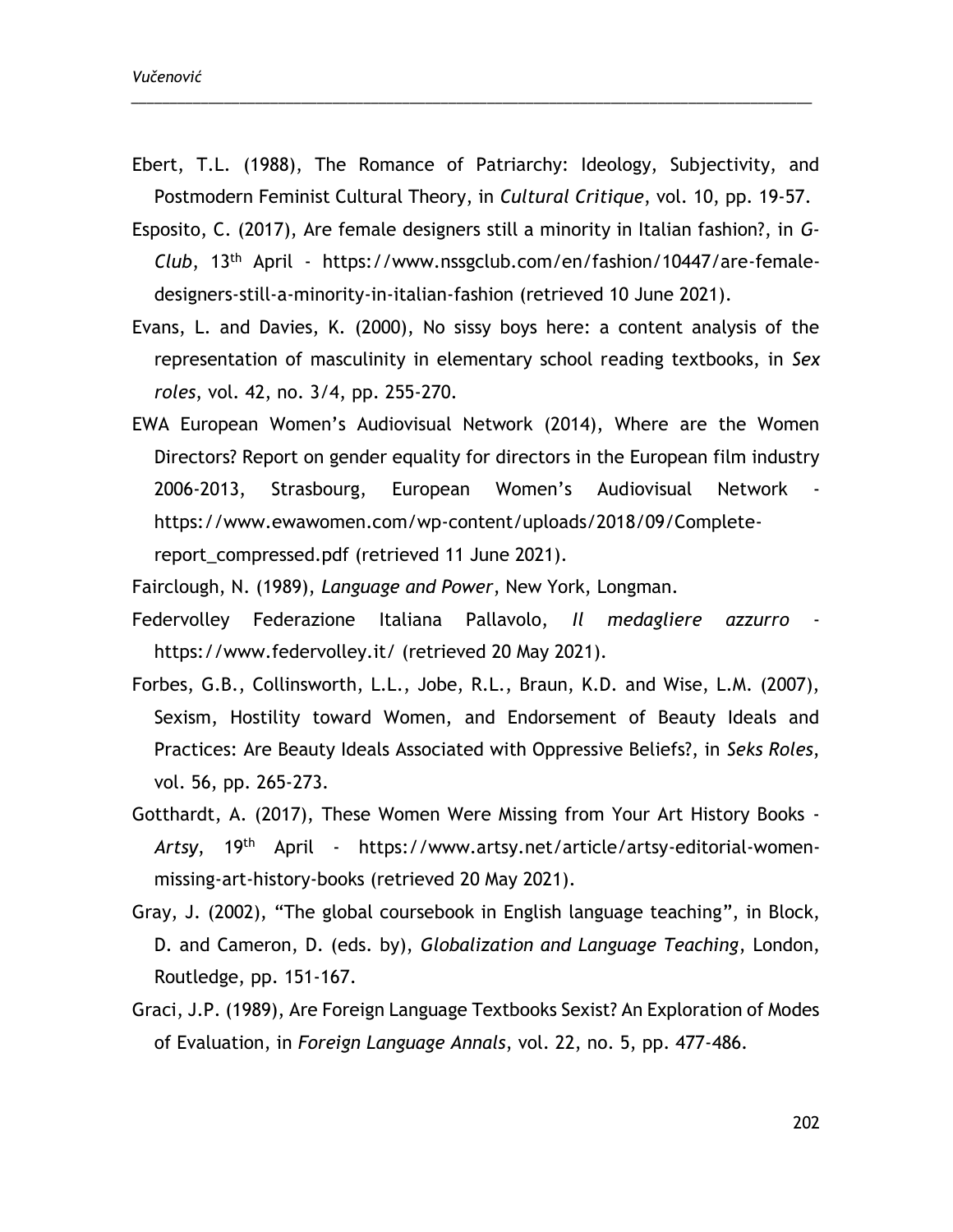Gupta, A.F. and A.L.S. Yin. (1990), Gender representation in English language textbooks used in Singapore schools, in *Language and Education*, vol. 4, pp. 29- 50.

\_\_\_\_\_\_\_\_\_\_\_\_\_\_\_\_\_\_\_\_\_\_\_\_\_\_\_\_\_\_\_\_\_\_\_\_\_\_\_\_\_\_\_\_\_\_\_\_\_\_\_\_\_\_\_\_\_\_\_\_\_\_\_\_\_\_\_\_\_\_\_\_\_\_\_\_\_\_\_\_\_\_\_\_

- Gygax, P.M., Elmiger, D., Zufferey, S., Garnham, A., Sczesny, S. *et al*. (2019), A Language Index of Grammatical Gender Dimensions to Study the Impact of Grammatical Gender on the Way We Perceive Women and Men, in *Frontiers in Psychology,* vol. 10, no. 1604, pp. 1-6.
- Hanson, V. (2012), The Inequality of Sport: Women < Men, in *The Review: A Journal of Undergraduate Student Research*, vol. 13, pp. 15-22.
- Hartman, P.L. and Judd, E.L. (1978), Sexism and TESOL materials, in *TESOL quarterly*, vol. 12, pp. 383-393.
- Hellinger, M. (1980), 'For men must work, and women must weep': sexism in English language textbooks used in German schools, in *Women's studies international quarterly*, vol. 3, pp. 267-275.
- Johansson, S. and Malmsjö, K.B. (2009), Gender bias in EFL textbook dialogues <http://www.essays.se/essay/21eeb5e190/> (retrieved 20 May 2021).
- Kanemaru, F. (1998), Sexism and Japanese English Textbooks, in *The Language Teacher*, vol. 22, no. 5, pp. 11-13.
- Lee, J. and Collins, P. (2010), Construction of gender: a comparison of Australian and Hong Kong English language textbooks, in *Journal of Gender Studies*, vol. 19, no. 2, pp. 121-137.
- Michelon, E. (2019)., Donne all'Opera: nasce un database per le compositrici, in *Amadeus*, 1st August – http://www.amadeusmagazine.it (retrieved 18 June 2021).
- Millet, K. (1970), *Sexual Politics*, New York, Doubleday.
- Nielsen Company (2018), *World football report 2018* [https://www.nielsen.com/wp-content/uploads/sites/3/2019/04/world](https://www.nielsen.com/wp-content/uploads/sites/3/2019/04/world-football-report-2018.pdf)[football-report-2018.pdf](https://www.nielsen.com/wp-content/uploads/sites/3/2019/04/world-football-report-2018.pdf) (retrieved 20 May 2021).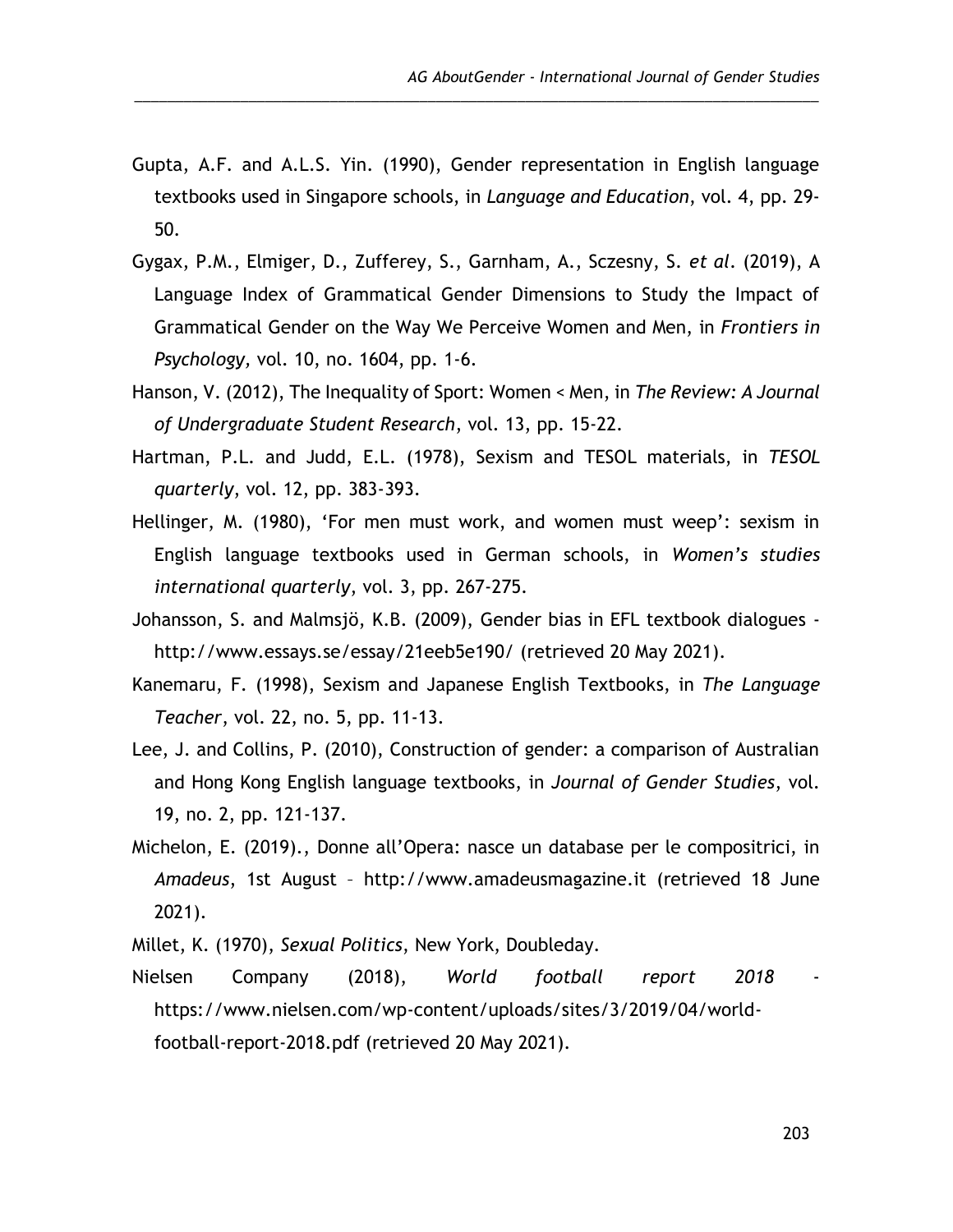Nuessel, F. (1977), Resource Guide: Sexism in Language Texts, in *Language Sciences*, vol. 46, pp. 22-23.

\_\_\_\_\_\_\_\_\_\_\_\_\_\_\_\_\_\_\_\_\_\_\_\_\_\_\_\_\_\_\_\_\_\_\_\_\_\_\_\_\_\_\_\_\_\_\_\_\_\_\_\_\_\_\_\_\_\_\_\_\_\_\_\_\_\_\_\_\_\_\_\_\_\_\_\_\_\_\_\_\_\_\_\_\_\_\_\_

- Palumbo, V. (2014), Nelle antologie la letteratura non è (ancora) donna, in *Corriere della Sera*, 8th March [https://www.corriere.it/scuola/secondaria/14\\_febbraio\\_12/titolo-728c23b6-](https://www.corriere.it/scuola/secondaria/14_febbraio_12/titolo-728c23b6-93db-11e3-ab25-cf30a50da2ae.shtml) [93db-11e3-ab25-cf30a50da2ae.shtml](https://www.corriere.it/scuola/secondaria/14_febbraio_12/titolo-728c23b6-93db-11e3-ab25-cf30a50da2ae.shtml) (retrieved 20 May 2021).
- Pateman, C. (2016), "The Sexual Contract", in Wrong, A., Wickramasinghe, M., Hoogland, R. and Naples, N. (eds. by), *The Wiley Blackwell Encyclopedia of Gender and Sexuality Studies*, New Jersey, Wiley-Blackwell, pp. 1-3.
- Paterson, L. (2020), Non-sexist Language Policy and the Rise (and Fall?) of Combined Pronouns in British and American Written English, in *Journal of English Linguistics*, vol. 48, no. 3, pp. 258-281.
- Pisa, P. L. (2015), Le donne che hanno fatto la storia dello sport italiano, in *La Repubblic*a, 12th September - [https://www.repubblica.it/sport/2015/09/12/](https://www.repubblica.it/sport/2015/09/12/%20foto/le_donne_che_hanno_fatto_la_storia_dello_sport_italiano-122716498/1/)  [foto/le\\_donne\\_che\\_hanno\\_fatto\\_la\\_storia\\_dello\\_sport\\_italiano-122716498/1/](https://www.repubblica.it/sport/2015/09/12/%20foto/le_donne_che_hanno_fatto_la_storia_dello_sport_italiano-122716498/1/) (retrieved 10 June 2021).
- Porreca, K.L. (1984), Sexism in current ESL textbooks, in *TESOL Quarterly*, vol. 18, no. 4, pp. 705-724.
- Poulou, S. (1997), Sexism in the discourse roles of textbook dialogues, in *The Language Learning Journal*, vol. 15, no. 1, pp. 68-73.
- Rifkin, B. (1998), Gender Representation in Foreign Language Textbooks: A Case Study of Textbooks of Russian, in *The Modern Language Journal*, vol. 82, no. 2, pp. 217-236.
- Robinson, L.S. (1983), Treason Our Text: Feminist Challenges to the Literary Canon, in *Tulsa Studies in Women's Literature*, vol. 2, no. 1, pp. 83-98.
- Saarikivi, K. (2012), *Gender Representation in the Finnish EFL Textbook Series. The New Headlines and Smart Moves,* Master thesis, University of Tampere -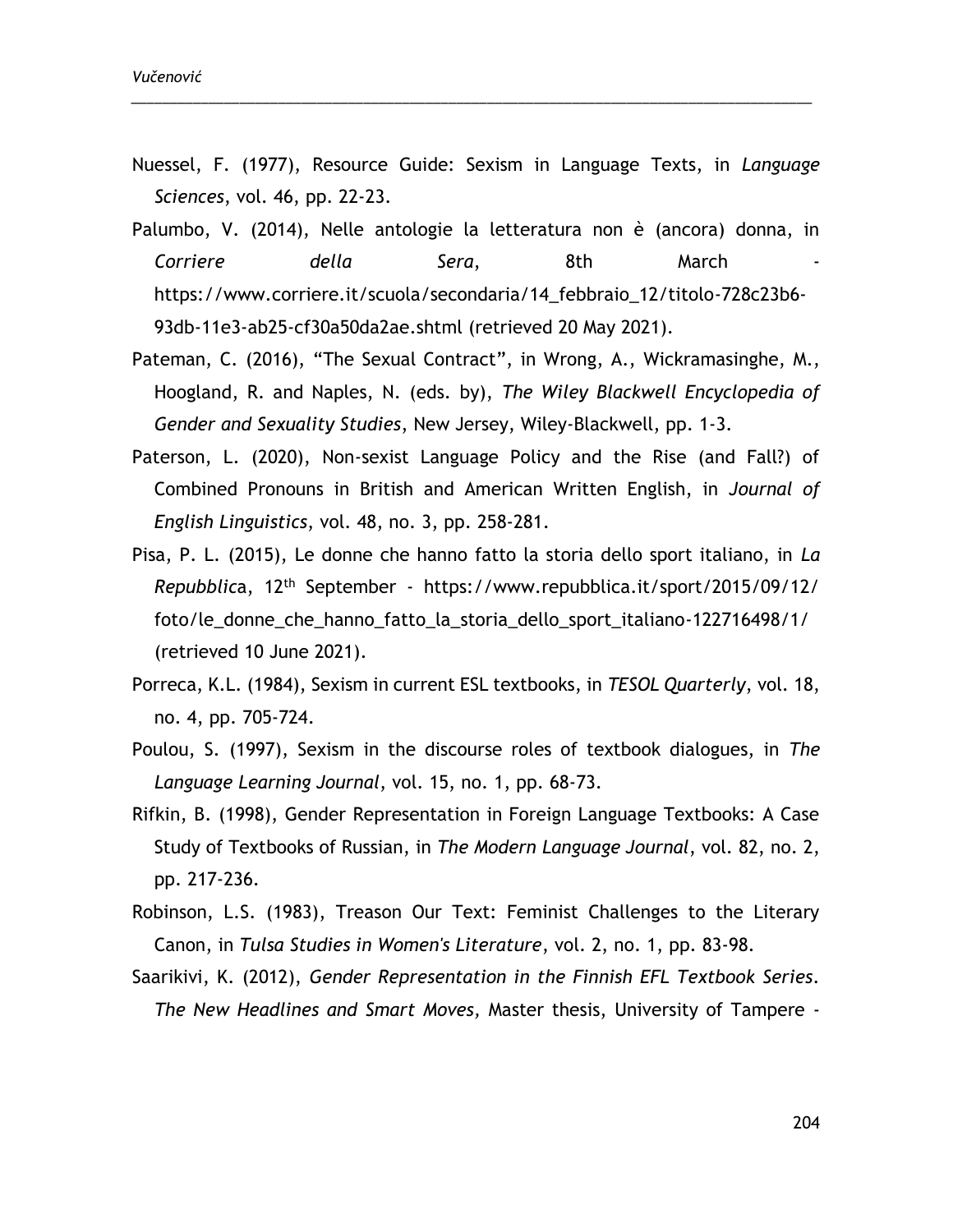[https://trepo.tuni.fi/bitstream/handle/10024/83335/gradu05732.pdf?sequenc](https://trepo.tuni.fi/bitstream/handle/10024/83335/gradu05732.pdf?sequence=1&isAllowed=y) [e=1&isAllowed=y](https://trepo.tuni.fi/bitstream/handle/10024/83335/gradu05732.pdf?sequence=1&isAllowed=y) (retrieved 10 May 2021).

\_\_\_\_\_\_\_\_\_\_\_\_\_\_\_\_\_\_\_\_\_\_\_\_\_\_\_\_\_\_\_\_\_\_\_\_\_\_\_\_\_\_\_\_\_\_\_\_\_\_\_\_\_\_\_\_\_\_\_\_\_\_\_\_\_\_\_\_\_\_\_\_\_\_\_\_\_\_\_\_\_\_\_\_

- Sabatini, A. (1993), *Il Sessismo nella Lingua Italiana,* Commissione Nazionale per la realizzazione della parità tra uomo e donna, Presidenza del Consiglio dei Ministri, Roma, Libreria dello Stato.
- Scott, B.A. (1997), *Beauty myth beliefs: Theory, measurement, and the use of a new construct*, PhD diss., University of Minnesota.
- Sczesny, S., Nater, C. and Eagly, A. (2019), "Agency and communion: Their implications for gender stereotypes and gender identities", in Abele A.E. and Wojciszke, B. (eds. by), *Agency and Communion in Social Psychology*, New York, Routledge, pp. 103-116.
- Smith, L.S., Choueiti, M. and Pieper, K. (2018), Inclusion in the Recording Studio? Gender and Race/Ethnicity of Artists, Songwriters & Producers across 600 Popular Songs from 2012-2017, Los Angeles, UCS Annenberg <http://assets.uscannenberg.org/docs/inclusion-in-the-recording-studio.pdf> (retrieved 10 June 2021).
- Stokes, A. (2015), The Glass Runway: How Gender and Sexuality Shape the Spotlight in Fashion Design, in *Gender & Society*, vol. 29, no. 2, pp. 219-243.
- Thesaurus *Acculturation* <https://www.dictionary.com/browse/acculturation> (retrieved 20 February 2022).
- Tyson, L. (2006), *Critical Theory Today: A User-friendly Guide*, New York, Routledge.
- UNESCO, *Gender Equality in Sports Media* <https://en.unesco.org/themes/gender-equality-sports-media> (retrieved 3 March 2019).
- van Dijk, T.A. (2015), "Critical Discourse Analysis", in Tannen, D., Hamilton, H.E. and Schiffrin, D. (eds. by), *The Handbook of Discourse Analysis*, Hoboken, John Wiley & Sons, pp. 352-371.